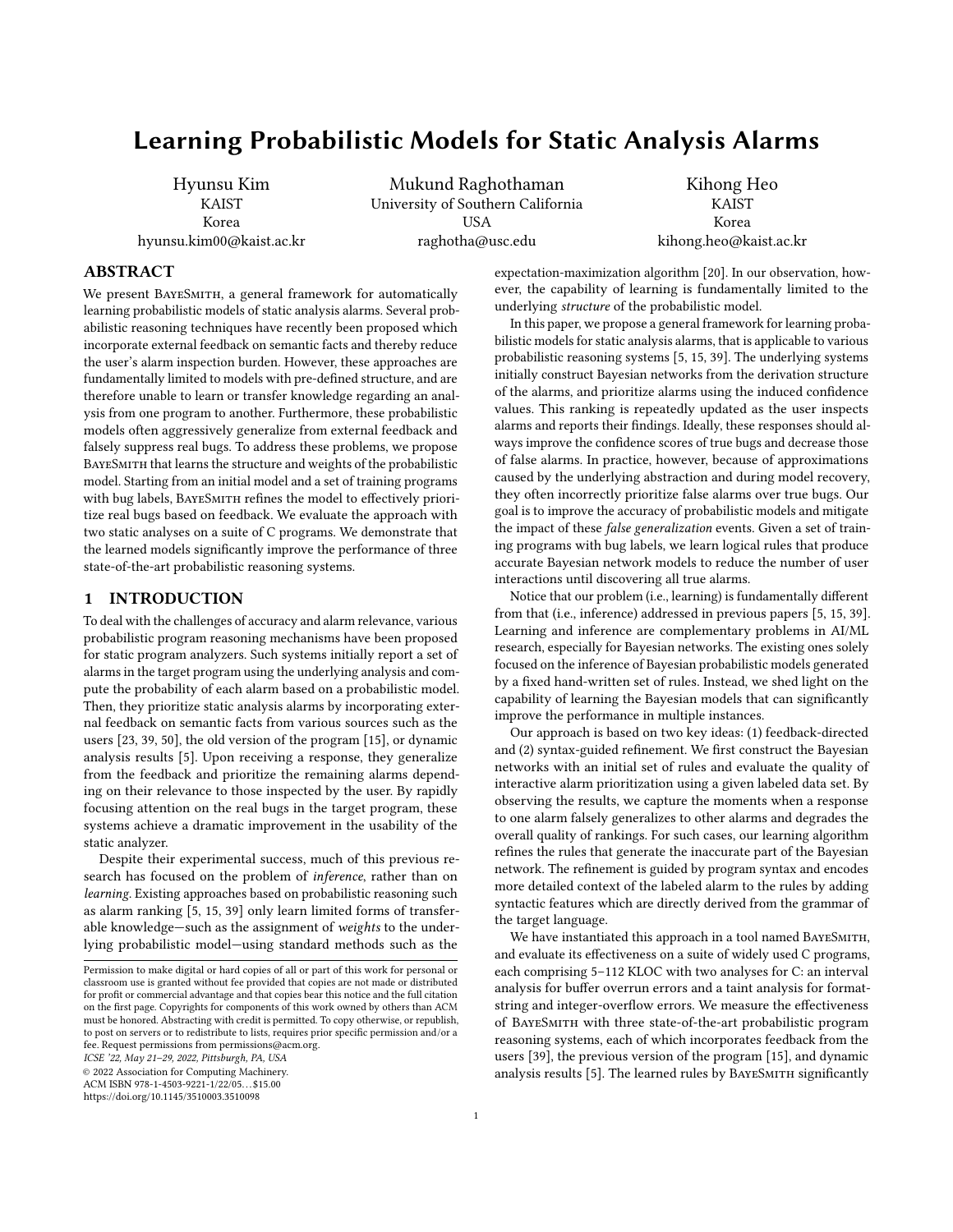improve the performance of the existing systems with manually designed models by 30.7%, 54.3%, and 20.3%, respectively.

Contributions. This paper makes the following contributions:

- (1) We present a framework for learning probabilistic models for static analysis alarms from data.
- (2) We propose a feedback-directed algorithm that learns probabilistic models by mitigating false generalization events.
- (3) We evaluate our approach with two state-of-the-art static analyzers and demonstrate significant improvements in three probabilistic program reasoning systems on a suite of C programs.

# <span id="page-1-9"></span>2 OVERVIEW

We illustrate our approach using the C program excerpted from wget-1.12 in Figure [1.](#page-1-0) Given the name of file (file), the function ftp\_parse\_vms\_ls reads a line from the file (line [3\)](#page-1-1) and tokenizes the line (line [4\)](#page-1-2). Then, the function iterates over a token backward (line [6\)](#page-1-3) and removes all digits after a special character '^' by adding '\0' (line [11\)](#page-1-4). However, a buffer underflow bug can occur when all the elements in a token are digits. Pointer variable p may point to the starting position of such a token, so that the memory access to p-1 at line [10](#page-1-5) is potentially unsafe.

The buffer over/underflow analysis in Sparrow [\[37\]](#page-10-4) detects the bug but also reports false alarms at the other buffer access expressions in the function. Sparrow's sound interval analysis can estimate that the memory access at line [10](#page-1-5) can underflow the buffer. On the other hand, it cannot precisely capture the fact that the pointer p always points to a valid memory region even after the loop, because the contents of the string tok are determined at runtime so that the loop terminating condition becomes complicated.

Once such a set of alarms is generated, Sparrow ranks the alarms using a Bayesian alarm ranking system Bingo [\[15,](#page-10-1) [39\]](#page-11-0). Bingo computes a confidence score for each alarm and provides a ranking to the user. Then the user labels the top-ranked alarm so that Bingo performs Bayesian inference to update the scores of the remaining alarms. This probabilistic inference enables the user to interactively reason about the correctness of the program and effectively filters out false alarms while highlighting true alarms.

Although the alarm ranking system significantly reduces the alarm inspection burden of users, it often misinterprets user's response. For wget-1.12, Sparrow reports 891 alarms in total. After 166 user interactions with Bingo, the false alarm at line [7](#page-1-6) is ranked at the top and the true alarm is also highly ranked (9th) in Figure [2\(a\).](#page-2-0) Once the user labels the top-ranked alarm as false, Bingo generalizes the feedback, thereby lowering the ranking of other correlated false alarm such as the alarm at line [11.](#page-1-4) However, this feedback also undesirably drops the rank of true alarm at line [10](#page-1-5) from rank 9 to 462. Because the true alarm is also closely related to the labeled false alarm, Bingo falsely generalizes the user's label so that degrades the ranking. A similar issue again happens after 187 user interactions. The ranking of the true alarm drops from 2 to 505 after the user's labeling on the false alarm at line [11.](#page-1-4)

Our goal is to learn an effective probabilistic model based on Bayesian network that mitigates such false generalizations. We observed that false generalizations can happen because the structure of the Bayesian network is too coarse to capture the complex behavior of programs. In the original Bingo, this network is derived from

<span id="page-1-8"></span><span id="page-1-6"></span><span id="page-1-3"></span><span id="page-1-2"></span><span id="page-1-1"></span><span id="page-1-0"></span>1 void ftp\_parse\_vms\_ls(char \*file) { 2 FILE  $*$ fp = fopen(file, 'r'); 3 char \*line = read\_line (fp); 4 char \*tok = strtok(line, "␣"); 5 char  $*p = tok + strlen(tok);$ 6 while( $p >$  tok) { 7 if(!c\_isdigit(\*p)) break; // false alarm #1 8 p--; 9 }<br>10 if  $(*(p - 1) != '')$ 10 if  $(*(p - 1) != '')$  // true alarm (buffer underflow)<br>11  $**$   $= ' \times 0':$  // false alarm #2 11  $\star p = ' \sqrt{0'}$ ; // false alarm #2 12 }

<span id="page-1-5"></span><span id="page-1-4"></span>Figure 1: An example code excerpted from wget-1.12.

a set of simple hand-written rules that approximates the abstract semantics of the underlying analyzer using def-use relations between program points [\[15\]](#page-10-1). The rules are general enough to capture the behavior of a large class of static analyses, but insufficient to differentiate various contexts. In the rest of this section, we illustrate why the false generalization occurs and how we learn more sophisticated rules from data.

## 2.1 Approximating Static Analysis via Datalog

The buffer overflow analysis in Sparrow is based on the abstract interpretation framework [\[6\]](#page-10-5) and uses a flow-, field-, and contextsensitive interval analysis [\[37\]](#page-10-4). While its actual abstract semantics involves sophisticated reasoning about numeric, pointer, and array values, it can be approximated by simple inference rules based on general def-use relations [\[36\]](#page-10-6). The inference rules written in Datalog are depicted in Figure [3](#page-2-1) from which Bingo derives the Bayesian network structure. Notice that the approximated rules are used only for modeling portions of the whole reasoning process which are important for alarm ranking. They do not affect the behavior of the underlying analyzer written in arbitrary languages.

The Datalog program takes tuples in the input relations and derives tuples in the output relations using the set of rules. For example, input tuple  $DUEdge(6, 7)$  $DUEdge(6, 7)$  $DUEdge(6, 7)$  $DUEdge(6, 7)$  $DUEdge(6, 7)$  represents that there exists a direct data flow from the definition point of variable p at line [6](#page-1-3) to its use point at line [7](#page-1-6) in Figure  $1<sup>1</sup>$  $1<sup>1</sup>$  Input tuple Overflow([7](#page-1-6)) approximates the detailed reasoning by the interval analysis and represents the fact that a buffer overflow may happen at line [7.](#page-1-6) The inference rules derive new output tuples from input and other output tuples. For example, rule  $r_2$  derives an indirect data flow DUPath( $c_1, c_3$ ) from program point  $c_1$  to  $c_3$  using another data flows DUPath( $c_1, c_2$ ) and DUEdge( $c_2, c_3$ ). The ultimate goal of the analysis is to derive alarm tuples  $\text{Alarm}(c)$  that represent the fact that a potentially erroneous trace reaches program point  $c$ . We repeatedly apply the rules to all tuples until no more new output tuples are derived (i.e., fixed point).

Then we construct a derivation graph that shows all the reasoning steps to derive all alarms. An example derivation graph is shown in Figure [2\(b\)](#page-2-0) that explains how Alarm([7](#page-1-6)) and Alarm([10](#page-1-5)) are derived. For example, Alarm([7](#page-1-6)) is derived by applying  $r_3$  to tuple Overflow([7](#page-1-6)) and DUPath([5](#page-1-8),7) which is derived by  $r_2$  with DUEdge([6](#page-1-3), [7](#page-1-6)) and DUPath([5](#page-1-8), [6](#page-1-3)). Notice that the nodes with rule names mean grounded rules. For example,  $r_2(5, 6, 7)$  $r_2(5, 6, 7)$  $r_2(5, 6, 7)$  $r_2(5, 6, 7)$  $r_2(5, 6, 7)$  $r_2(5, 6, 7)$  $r_2(5, 6, 7)$  describes rule

<span id="page-1-7"></span> $1$ We assume the SSA-style def-use relation. Thus, we consider the phi-node for variables p (i.e., line [6\)](#page-1-3) at the loop head as a definition point.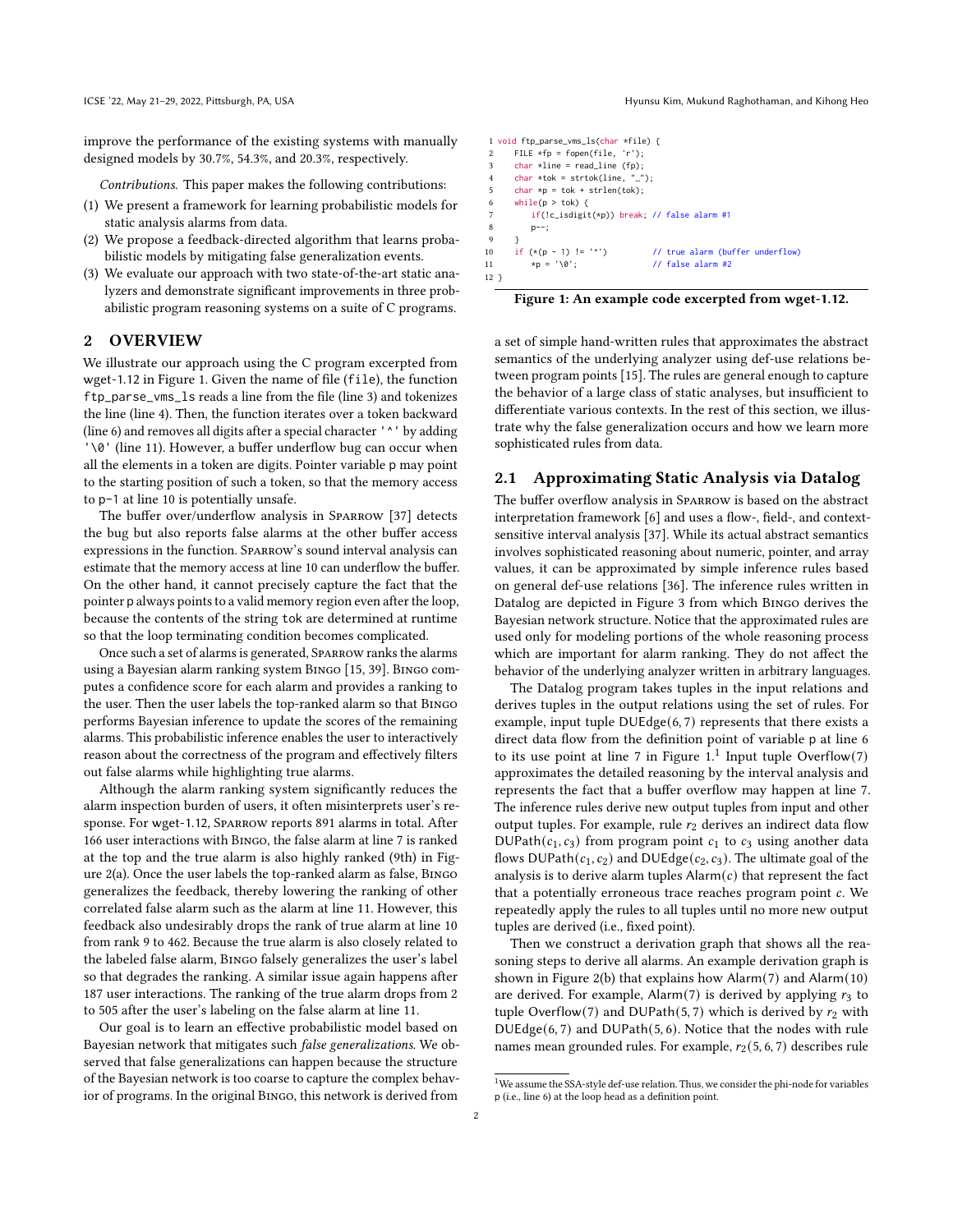Learning Probabilistic Models for Static Analysis Alarms **ICSE 122, May 21-29, 2022, Pittsburgh, PA, USA** 

<span id="page-2-0"></span>

Figure 2: False generalization. Each data point in (c) represents the sum of the rankings of 6 true alarms.

<span id="page-2-1"></span>

| Input relations<br>$DUEdge(c_1, c_2):$<br>Overflow $(c)$ :                | Immediate data flow from $c_1$ to $c_2$<br>Potential buffer overrun at c |  |  |  |  |
|---------------------------------------------------------------------------|--------------------------------------------------------------------------|--|--|--|--|
| <b>Output relations</b>                                                   |                                                                          |  |  |  |  |
| DUPath $(c_1, c_2)$ :                                                     | Transitive data flow from $c_1$ to $c_2$                                 |  |  |  |  |
| Alarm $(c)$ :                                                             | Potentially erroneous trace reaching c                                   |  |  |  |  |
| <b>Analysis rules</b>                                                     |                                                                          |  |  |  |  |
|                                                                           | $r_1: DUPath(c_1, c_2) \text{ -- } DUEdge(c_1, c_2).$                    |  |  |  |  |
| $r_2$ : DUPath $(c_1, c_3)$ : DUPath $(c_1, c_2)$ , DUEdge $(c_2, c_3)$ . |                                                                          |  |  |  |  |
| $r_3$ :                                                                   | Alarm $(c_2)$ : DUPath $(c_1, c_2)$ , Overflow $(c_2)$ .                 |  |  |  |  |
|                                                                           |                                                                          |  |  |  |  |

## Figure 3: Approximated interval analysis with simple inference rules. All variables indicate program points.

 $r_2$  is triggered with tuples DUPath([5](#page-1-8), [6](#page-1-3)) and DUEdge(6, [7](#page-1-6)), then derives conclusion DUPath([5](#page-1-8), [7](#page-1-6)).

# 2.2 Bayesian Alarm Ranking System

Next, we convert the derivation graph into a Bayesian network following the scheme in the previous work [\[39\]](#page-11-0). The central idea is to quantify the incompleteness of each rule as a probability. Static analysis rules are typically designed to be sound but not always complete. This incompleteness is one of the main sources of false alarms. Suppose both DUPath([5](#page-1-8), [6](#page-1-3)) and DUEdge([6](#page-1-3), [7](#page-1-6)) are true in Figure [2\(b\).](#page-2-0) However, it does not necessarily mean the conclusion  $DUPath(6, 7)$  $DUPath(6, 7)$  $DUPath(6, 7)$  $DUPath(6, 7)$  $DUPath(6, 7)$  is always true in the concrete semantics, because complicated runtime behavior is approximated such as different loop iterations or nontrivial termination conditions. Bingo encodes this incompleteness using conditional probability. Each rule  $r$  is associated with a probability  $p_r$ . For example, the rules

$$
\Pr(r_2(5, 6, 7) | DUPath(5, 6) \land DUEdge(6, 7)) = p_{r_2}
$$
\n
$$
\Pr(r_2(5, 6, 7) | \neg DUPath(5, 6) \lor \neg DUEdge(6, 7)) = 0
$$

represent the rule  $r_2$  is successfully triggered with probability  $p_{r_2}$  if both DUPath([5](#page-1-8),[6](#page-1-3)) and DUEdge(6,[7](#page-1-6)) are true, otherwise it is never triggered. Meanwhile, Bingo considers a conclusion of a rule is always true if the rule successfully fires. For example, Pr (DUPath([5](#page-1-8), [7](#page-1-6)) |  $r_2(5, 6, 7)$  $r_2(5, 6, 7)$  $r_2(5, 6, 7)$  = 1. We use the default probability (0.99) of the Bingo system for rules and input tuples that do not have deriving rules.

Based on the Bayesian network constructed from the derivation graph, BINGO computes the probability of each alarm Pr  $(A\text{larm}(c) \mid$  $e$ ) conditioned on the set of labels  $e$ . The set  $e$  is initially empty and gradually includes more labels from the user. Every time the

user provides a label for the top-ranked alarm, Bingo reranks the remaining alarms according to Pr (Alarm(c)  $|e)$ .

## 2.3 The False Generalization Problem

Ideally, the user's labeling on a false alarm should only degrade the probability of other correlated false alarms in the network. Consider the alarm rankings before and after the user gives a negative label on Alarm([7](#page-1-6)) at the top of Figure [2\(a\).](#page-2-0) The labeling successfully generalizes to another false alarm Alarm([11](#page-1-4)) and degrades its probability from 0.92 to 0.41.

However, the negative feedback also falsely generalizes to the true alarm Alarm([10](#page-1-5)) and undesirably degrades its ranking from 9 to 462. The same effect also happens with another negative label on Alarm([11](#page-1-4)). In practice, such false generalizations hinder the user's effort to discover true alarms as early as possible.

We illustrate why this false generalization occurs with the derivation graph in Figure [2\(b\).](#page-2-0) Given a negative label on Alarm([7](#page-1-6)), Bingo computes the conditional probability Pr (Alarm([10](#page-1-5))  $|\neg$ Alarm([7](#page-1-6))) that indicates the probability of the true alarm after the negative labeling. According to the Bayesian network structure, Alarm([10](#page-1-5)) and Alarm([7](#page-1-6)) are conditionally independent given DUPath([5](#page-1-8), [6](#page-1-3)). Therefore, the posterior probability is computed as follows:<sup>[2](#page-2-2)</sup>:

<span id="page-2-5"></span>
$$
Pr(Alarm(10) | \neg Alarm(7))
$$
\n
$$
= Pr(Alarm(10) | DUPat(5,6)) \times Pr(DUPat(5,6) | \neg Alarm(7)).
$$
\n(1)

The first term  $Pr(AIarm(10) | DUPath(5, 6))$  $Pr(AIarm(10) | DUPath(5, 6))$  $Pr(AIarm(10) | DUPath(5, 6))$  $Pr(AIarm(10) | DUPath(5, 6))$  $Pr(AIarm(10) | DUPath(5, 6))$  $Pr(AIarm(10) | DUPath(5, 6))$  $Pr(AIarm(10) | DUPath(5, 6))$  evaluates to 0.96. For simplicity, we assume that the prior probability  $Pr(DUPath(5, 6)) =$  $Pr(DUPath(5, 6)) =$  $Pr(DUPath(5, 6)) =$  $Pr(DUPath(5, 6)) =$  $Pr(DUPath(5, 6)) =$ 0.99. Then, by Bayes' rule, the second term is evaluated as follows:

Pr (¬Alarm([7](#page-1-6)) | DUPath([5](#page-1-8), [6](#page-1-3)) ∧ DUEdge(6, 7)) × 0.99<sup>2</sup> × 0.07<sup>-1</sup>

The probability  $Pr(\neg \text{Alarm}(7) | \text{DUPath}(5, 6) \land \text{DUEdge}(6, 7))$  $Pr(\neg \text{Alarm}(7) | \text{DUPath}(5, 6) \land \text{DUEdge}(6, 7))$  $Pr(\neg \text{Alarm}(7) | \text{DUPath}(5, 6) \land \text{DUEdge}(6, 7))$  $Pr(\neg \text{Alarm}(7) | \text{DUPath}(5, 6) \land \text{DUEdge}(6, 7))$  $Pr(\neg \text{Alarm}(7) | \text{DUPath}(5, 6) \land \text{DUEdge}(6, 7))$  $Pr(\neg \text{Alarm}(7) | \text{DUPath}(5, 6) \land \text{DUEdge}(6, 7))$  $Pr(\neg \text{Alarm}(7) | \text{DUPath}(5, 6) \land \text{DUEdge}(6, 7))$  is the sum of following disjoint cases:

•  $r_2(5, 6, 7)$  $r_2(5, 6, 7)$  $r_2(5, 6, 7)$  $r_2(5, 6, 7)$  $r_2(5, 6, 7)$  $r_2(5, 6, 7)$  $r_2(5, 6, 7)$  misfired:

<span id="page-2-3"></span>
$$
\Pr\left(\neg \text{Alarm}(7) \mid \neg r_2(5,6,7)\right) \times \Pr\left(\neg r_2(5,6,7) \mid \text{DUPath}(5,6) \land \text{DUEdge}(6,7)\right)
$$
\n
$$
= 1 \times (1 - p_{r_2}) = 0.01\tag{2}
$$

•  $r_2$ ([5](#page-1-8), [6](#page-1-3), [7](#page-1-6)) fired, Overflow(7) was true, but  $r_3$ (5, 7) misfired:

<span id="page-2-4"></span>Pr (¬Alarm([7](#page-1-6)) |  $r_2(5,6,7)$  $r_2(5,6,7)$  $r_2(5,6,7)$  $r_2(5,6,7)$  $r_2(5,6,7)$ ) × Pr ( $r_2(5,6,7)$  | DUPath(5,6) ∧ DUEdge(6,7))  $= (1 - p_{r_3}) \times 0.99^2 = 0.0098$  (3)

<span id="page-2-2"></span> $^{2}$  All the details of the calculations in this subsection are described in Appendix ??.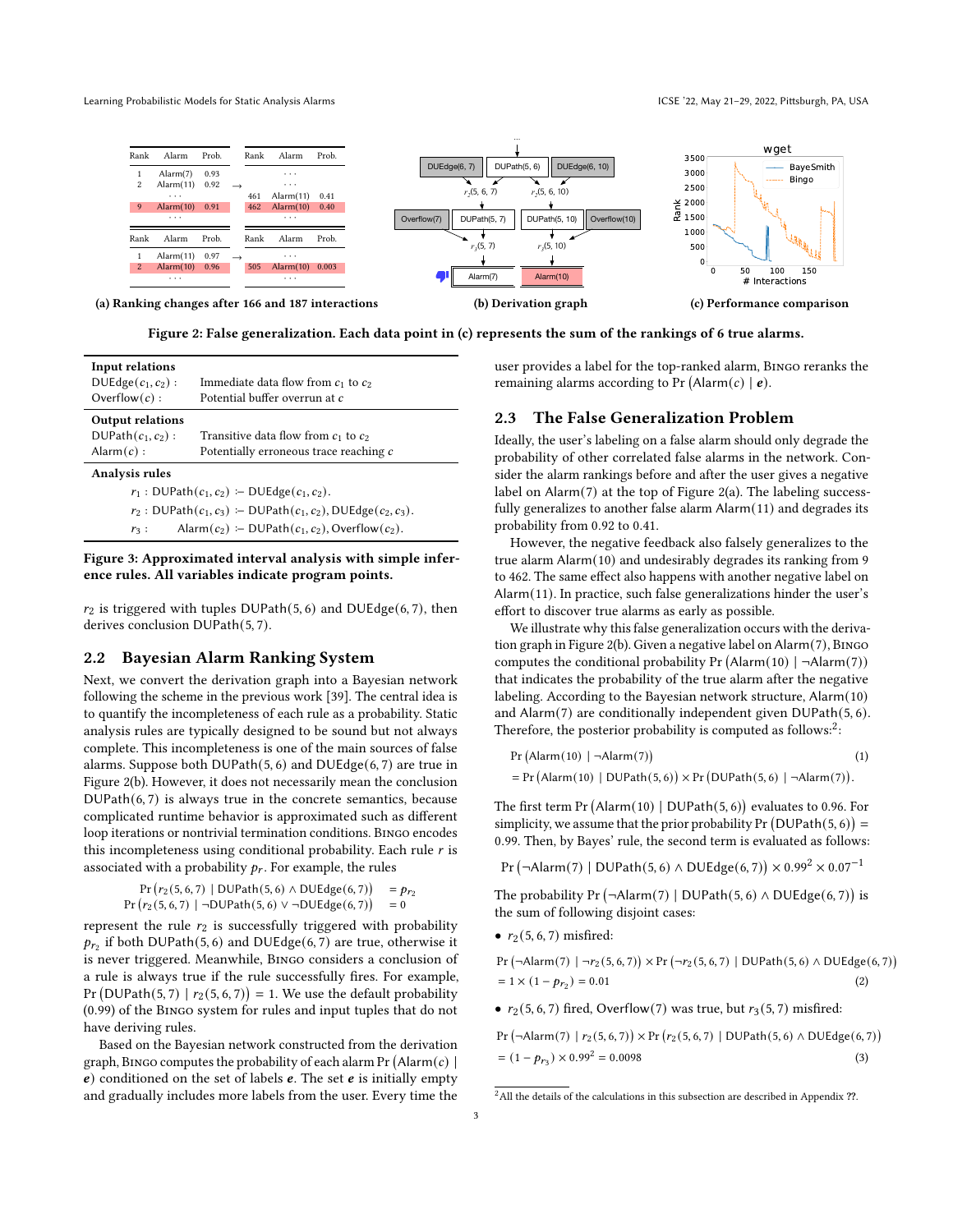•  $r_2(5, 6, 7)$  $r_2(5, 6, 7)$  $r_2(5, 6, 7)$  $r_2(5, 6, 7)$  $r_2(5, 6, 7)$  $r_2(5, 6, 7)$  $r_2(5, 6, 7)$  fired but Overflow(7) was false:

Pr (¬Alarm([7](#page-1-6)) |  $r_2(5,6,7)$  $r_2(5,6,7)$  $r_2(5,6,7)$  $r_2(5,6,7)$  $r_2(5,6,7)$ )  $\times$  Pr ( $r_2(5,6,7)$  | DUPath(5,6) ∧ DUEdge(6,7))  $= 0.01 \times 0.99 = 0.0099$  (4)

Overall, Pr (DUPath([5](#page-1-8),[6](#page-1-3)) |  $\neg$ Alarm([7](#page-1-6))) is evaluated to 0.0297  $\times$  $0.99^{2} \times 0.07^{-1} = 0.42$ .

Finally, the true alarm now has a significantly low probability by multiplying the two terms: Pr (Alarm([10](#page-1-5))  $| \neg \text{Alarm}(7) \rangle = 0.96 \times$  $| \neg \text{Alarm}(7) \rangle = 0.96 \times$  $| \neg \text{Alarm}(7) \rangle = 0.96 \times$  $0.42 = 0.40$ . Notice that the probability of the first term is high enough. The false generalization is mainly caused by the second term, especially because of the high probabilities of  $p_{r_2}$  and  $p_{r_3}$  in [\(2\)](#page-2-3) and [\(3\)](#page-2-4), respectively.

Intuitively, this means that the negative label excessively blames the common root cause DUPath([5](#page-1-8), [6](#page-1-3)) of the two alarms. It decreases the posterior probability of DUPath([5](#page-1-8), [6](#page-1-3)) that also leads to decrease the probabilities of its descendants including the true alarm. Concretely, such excessive blames are incurred from unreasonably high rule probabilities that eventually lead to the false alarm. For example, the probability of a rule that derives DUPath([5](#page-1-8), [7](#page-1-6)) should have been lower than those of other rules that derive data flow paths in straight-line code. The data flow from line [5](#page-1-8) to [7](#page-1-6) is involved in a loop. Since static analyses typically merge the effects of different loop iterations into a single abstract memory using join or widening operators, such data flows across loop iterations may have a higher chance of deriving false conclusions. However, the current monolithic derivation rules do not separate different circumstances.

## 2.4 Learning Bayesian Networks

Our main goal in this paper is to automatically derive an effective Bayesian network that minimizes the effect of false generalization. The idea is to learn more detailed features for Bayesian networks from labeled data. Figure [4](#page-4-0) shows an overview of our learning system, BayeSmith. First, the system constructs an initial Bayesian network from the analysis results using a set of initial rules as in Figure [3.](#page-2-1) Given the Bayesian network and the bug labels, Baye-SMITH simulates user interactions with the alarm ranking system and observes false generalizations. Then, BayeSmith learns new rules that are likely to reduce the effect of the most serious false generalizations. If the quality of ranking improves by the new rules, then we repeat the learning process using the rules. Otherwise, BAYESMITH tries another candidate rule for false generalization.

For each false generalization observed in the simulations, we find grounded rules that are the main sources of the false generalization such as  $r_2 (5, 6, 7)$  $r_2 (5, 6, 7)$  $r_2 (5, 6, 7)$  $r_2 (5, 6, 7)$  $r_2 (5, 6, 7)$  $r_2 (5, 6, 7)$  $r_2 (5, 6, 7)$  in the previous example. Then BAYESMITH refines the corresponding rule based on the syntax of the program part. For example, the rule  $r_2$  can be refined to two disjoint rules:

- $r_{21} : \text{DUPath}(c_1, c_3) := \text{DUPath}(c_1, c_2), \text{Loop}(c_2), \text{DUEdge}(c_2, c_3)$  (5)
- $r_{22}$ : DUPath $(c_1, c_3)$  :− DUPath $(c_1, c_2)$ , !Loop $(c_2)$ , DUEdge $(c_2, c_3)$  (6)

where  $\text{Loop}(c)$  indicates program point  $c$  corresponds to a loop head. The rule  $r_{21}$  will fire when the data flow is involved in a loop and  $r_{21}$  will fire otherwise. BAYESMITH associates  $r_{21}$  with a lower probability and  $r_{22}$  with a higher one. If the new set of rules leads to improve the quality of the alarm ranking system, BAYESMITH continues the learning process with the learned rules. Otherwise, it seeks to find other candidates for the false generalization or moves the focus to another false generalization in the data.

Figure [2\(c\)](#page-2-0) shows how the ranking of the true alarm in wget-1.12 changes whenever the user provides a label until discovering the true alarm. With the learned rules by BayeSmith, Bingo requires the user to inspect 53.4% fewer alarms by significantly reducing the magnitude and frequency of false generalizations compared to the original Bingo. The derivation graph generated by the learned rules is depicted in Figure [5.](#page-4-1) Notice that it is not achievable by only learning weights without refining rules, or uniformly refining every component in the rules. In Section [5,](#page-6-0) we will show that BAYESMITH significantly outperforms these approaches. In the rest of this section, we will describe the details of the learning process.

Finding candidates. BAYESMITH collects a set of candidate rules to be refined from observed false generalizations. Given a false alarm and a true alarm whose ranking is degraded by the false generalization, we first find a closest common ancestor of the alarms in the Bayesian network. For example, in Figure [2\(b\),](#page-2-0) the closest common ancestor of Alarm([7](#page-1-6)) and Alarm([10](#page-1-5)) is DUPath([5](#page-1-8), [6](#page-1-3)). Then, we collect all grounded rules between the false alarm and the common ancestor. In the example,  $r_2(5, 6, 7)$  $r_2(5, 6, 7)$  $r_2(5, 6, 7)$  $r_2(5, 6, 7)$  $r_2(5, 6, 7)$  $r_2(5, 6, 7)$  $r_2(5, 6, 7)$  and  $r_3(5, 7)$  are collected. BAYESMITH tries to refine  $r_2$  and  $r_3$  to more precisely represent the specific circumstances at line [5,](#page-1-8) [6,](#page-1-3) and [7.](#page-1-6)

Such refinement is likely to increase the posterior probability of the true alarm. In equation [\(1\)](#page-2-5), the conditional probability Pr (Alarm([10](#page-1-5))  $| \neg$ Alarm([7](#page-1-6))) rises if we increase the probability Pr (DUPath $(5, 6)$  $(5, 6)$  $(5, 6)$  $(5, 6)$  $(5, 6)$  |  $\neg$ Alarm $(7)$  $(7)$  $(7)$ ). The refinement by BAYESMITH would increase this probability by decreasing the probabilities for  $r_2$  and  $r_3$  (see the 1 –  $p_{r_2}$  and 1 –  $p_{r_3}$  factors in equations [2](#page-2-3) and [3\)](#page-2-4).

Syntax-guided rule refinement. Next, for each candidate grounded rule, BayeSmith performs refinements guided by the syntax of the program. We assume that a program is represented as a control flow graph and each node  $c$  is associated with a command. BAYESMITH is parameterized by the target language grammar for the underlying analyzer. Here we assume the following general C-like grammar:

```
(Command) c \rightarrow lv:=e | assume(e) | call(e,e) | loop
(L-value) \downarrow v \rightarrow x \upharpoonright *e(EXpression) e \rightarrow n | l \vee | e + e
```
We represent the grammar in a Datalog-style representation:

|                                       | $Lval(l) := Var(l)$ .                                                             |
|---------------------------------------|-----------------------------------------------------------------------------------|
| $Cmd(c) \coloneq \text{Assign}(c, e)$ | Lval(l) := Deref(l, e), $Exp(e)$ .                                                |
| $Cmd(c) := Assume(c, e)$              | $Exp(e) \coloneq Const(e)$ .                                                      |
| $Cmd(c) := Call(c, e)$                | $Exp(e)$ :- LvalExp $(e, l)$ , Lval $(l)$ .                                       |
| $Cmd(c) \coloneq \text{Loop}(c)$ .    | $Exp(e)$ :- BinOp(e, e <sub>1</sub> , e <sub>2</sub> ), $Exp(e_1)$ , $Exp(e_2)$ . |
|                                       |                                                                                   |

<span id="page-3-1"></span><span id="page-3-0"></span>For all arguments of a given candidate grounded rule, BAYESMITH finds the corresponding grammar rule that fires with the particular syntactic element. For example, given  $r_2$ ([5](#page-1-8), [6](#page-1-3), [7](#page-1-6)), BAYESMITH can capture line [6](#page-1-3) corresponds to a loop head, so that the new rule that fires with loop heads and its complement are obtained as in the rules [\(5\)](#page-3-0) and [\(6\)](#page-3-1). This refinement maintains the same derivability for all the output tuples. Every time a rule is refined, BAYESMITH updates the rule probability to  $\alpha \times p_r$  where  $0 < \alpha < 1$  is a hyperparameter and  $p_r$  is the original rule probability of  $r.$  The probability for the complement rule remains unchanged.

Then BayeSmith evaluates the quality of the refined rule by running Bingo on the labeled training data. If the new rules reduce the number of user interactions in the simulation, we accept the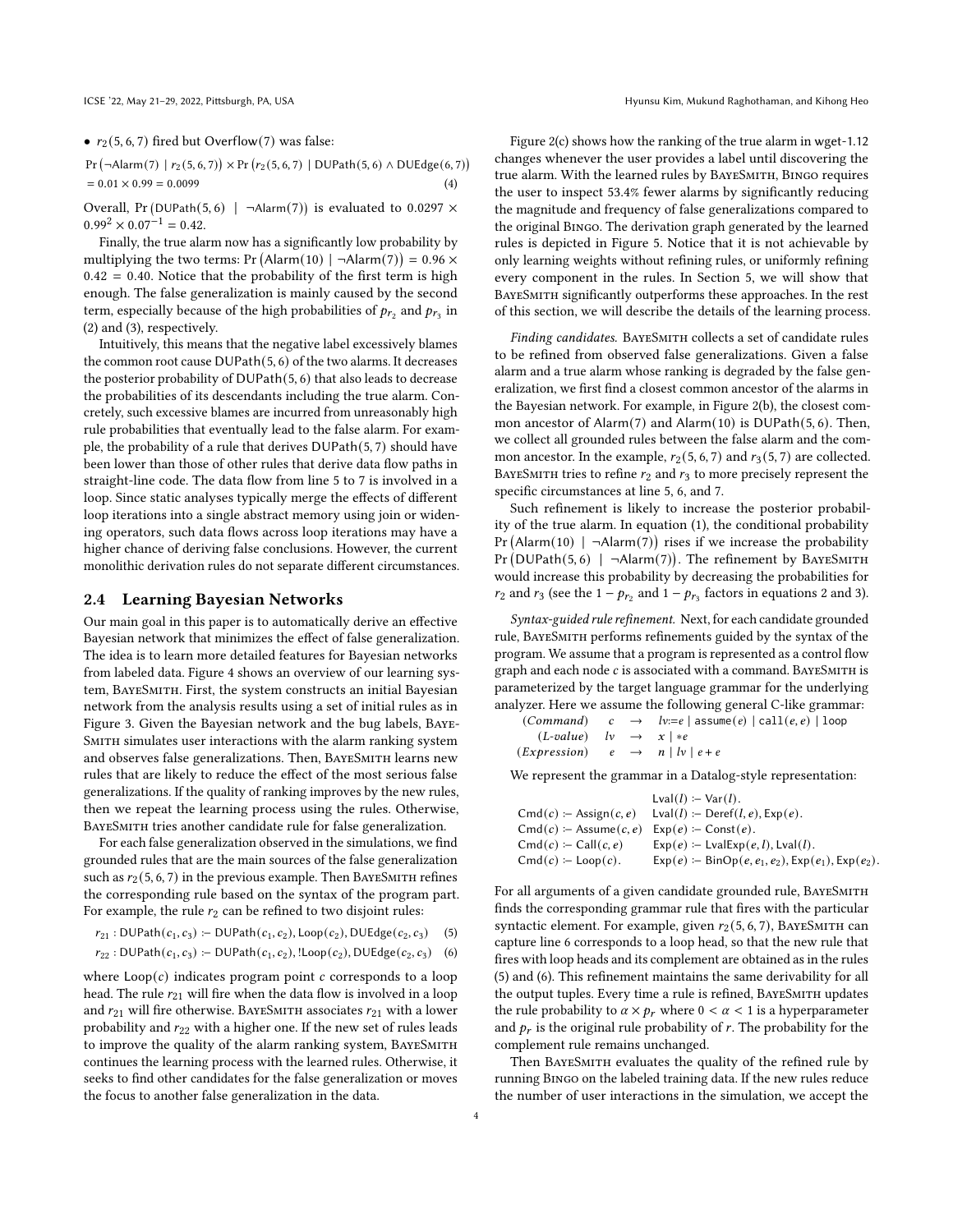<span id="page-4-0"></span>

Figure 4: System overview

<span id="page-4-1"></span>

*…*

Figure 5: A portion of the learned derivation graph.

rules and repeat the same process with another false generalization if exists. When a previously refined rule is selected as a candidate again, we refine the rule further following the grammar structure. For example, the following refined rule

DUPath $(c_1, c_3)$  :− DUPath $(c_1, c_2)$ , Assign $(c_2, 0)$ , DUEdge $(c_2, c_3)$ 

can be further refined with the following body:

DUPath $(c_1, c_2)$ , Assign $(c_2, e)$ , Var $(e, \_)$ , DUEdge $(c_2, c_3)$ .

The rule probability then becomes  $\alpha^2 \times p_r$ .

In this way, BayeSmith learns rules and weights that derive Bayesian networks from a given set of training programs with bug label data. We observed that the learned models are applicable to various probabilistic program reasoning systems [\[5,](#page-10-2) [15,](#page-10-1) [39\]](#page-11-0) and significantly reduce the user's alarm inspection burden in real world programs compared to the previous ones. We will discuss the detailed experimental results in Section [5.](#page-6-0)

# 3 PRELIMINARIES

## 3.1 Program Analysis and Syntactic Features

A Datalog program  $\mathcal{D} = (I, O, R)$  is a triple of a set of input relations (I), a set of output relations  $(O)$ , and a set of rules  $(R)$  [\[1\]](#page-10-7). Each relation is a set of tuples. The output relations are derived from the input relations using the set of rules each of which is of the form  $R_h(v_h) \coloneq R_1(v_1), \ldots, R_k(v_k)$  where  $R_h$  is a derived output relation and  $R_1, \ldots, R_k$  are premises. We assume that the program analysis is represented as a Datalog program  $\mathcal{D}_{\mathcal{A}} = (I_{\mathcal{A}}, O_{\mathcal{A}}, R_{\mathcal{A}})$ . For program analyses that are not written in a declarative language, we approximate the behavior with a Datalog program [\[15\]](#page-10-1).

The program analysis result for program P is a tuple  $\mathcal{A}(P)$  =  $(I, C, A, GC)$  where I is the set of input facts, C is the set of output facts,  $A$  is the set of alarms, and  $GC$  is the set of grounded clauses. The analysis initially sets  $C := I$  and  $GC := \emptyset$ . Then, we accumulate the conclusions  $R_h(c_h)$  and the grounded clauses  $\{R_1(c_1) \wedge \ldots \wedge R_h(c_h)\}$  $R_k(c_k) \implies r R_h(c_h)$  whenever  $R_1(c_1), \ldots, R_k(c_k) \in C$ . The analysis iterates the step until reaching fixpoint.

We define a syntactic feature extractor as a Datalog program  $\mathcal{D}_G = (I_G, O_G, R_G)$  that extracts relational representations of programs in grammar  $G$ . The input relations  $I_G$  consist of atomic relations such as constants and variables. The output relations  $O_G$ are derived from the input relations using the grammar rules  $R<sub>G</sub>$ .

## 3.2 Bayesian Alarm Prioritization

We present the Bayesian alarm prioritization that is a basis of various probabilistic reasoning systems [\[5,](#page-10-2) [15,](#page-10-1) [39\]](#page-11-0). It first extracts the derivation graph from the static analysis, converts the graph into a Bayesian network, and then computes a confidence score for each alarm. Upon user feedback, it performs Bayesian inference that updates the scores.

The results of program analysis  $(I, C, A, GC)$  form a derivation graph over the vertices  $C \cup GC$ . There exists an edge from a tuple  $t ∈ C$  to a clause  $g ∈ GC$  if  $t$  is an antecedent of  $g$ , and an edge from  $q$  to  $t$  if  $t$  is the conclusion of  $q$ .

Next, we convert the derivation graph into a Bayesian network. A Bayesian network is a tuple  $(G, \mathcal{P})$  where G is a directed acyclic graph and  $P$  is an assignment that associates each node with a conditional probability distribution. While a Bayesian network is an acyclic graph by definition, a naive derivation graph from program analysis may have cycles. We assume that the cycle elimination algorithm in the previous work [\[39\]](#page-11-0) is used to reduce the derivation graph to be acyclic while still preserving the derivability of all tuples. In the rest of the paper, we write  $G$  for the reduced derivation graph.

Then we assign a conditional probability for each node in the reduced graph using a given assignment  ${\mathcal P}$  and rule probabilities  $p_r$ . For each input tuple t, we assign the predefined probability  $p_t$ :  $P(t) = p_t$ . Consider a grounded clauses  $g \in GC$  of the form  $t_1 \wedge \ldots \wedge t_k \implies r t_h$ . Then, the conditional probability associated with g is as follows:  $\mathcal{P}(g | t_1 \wedge ... \wedge t_k) = p_r$  and  $\mathcal{P}(g | \neg(t_1 \wedge ... \wedge t_k))$  $(t_k)$ ) = 0. Consider a tuple *t* that is a conclusion of the grounded clauses  $q_1, \ldots, q_n$ . The conditional probability associated with t is as follows:  $\mathcal{P}(t | g_1 \vee \ldots \vee g_k) = 1$  and  $\mathcal{P}(t | \neg (g_1 \vee \ldots \vee g_k)) = 0$ .

Given a set of alarms from the program analysis, the Bayesian alarm ranking system derives a list of alarms sorted in descending order of confidence. Let  $e_i$  be the set of user feedback after *i* iterations and Φ denote the top-ranked alarm tuple at the next iteration:  $\Phi = \text{argmax}_{a \in A_u} \Pr(a \mid \mathbf{e}_i)$  where  $A_u$  is the set of all unlabeled alarms. Given the user feedback on the top-ranked alarm Φ, we update the set  $e_{i+1}$  to  $e_i \cup {\Phi}$  if the user labels  $\Phi$  as true, otherwise,  $e_i \cup \{\neg \Phi\}$ . Then, the ranking system derives the next alarm ranking by updating the confidence scores of all remaining alarms.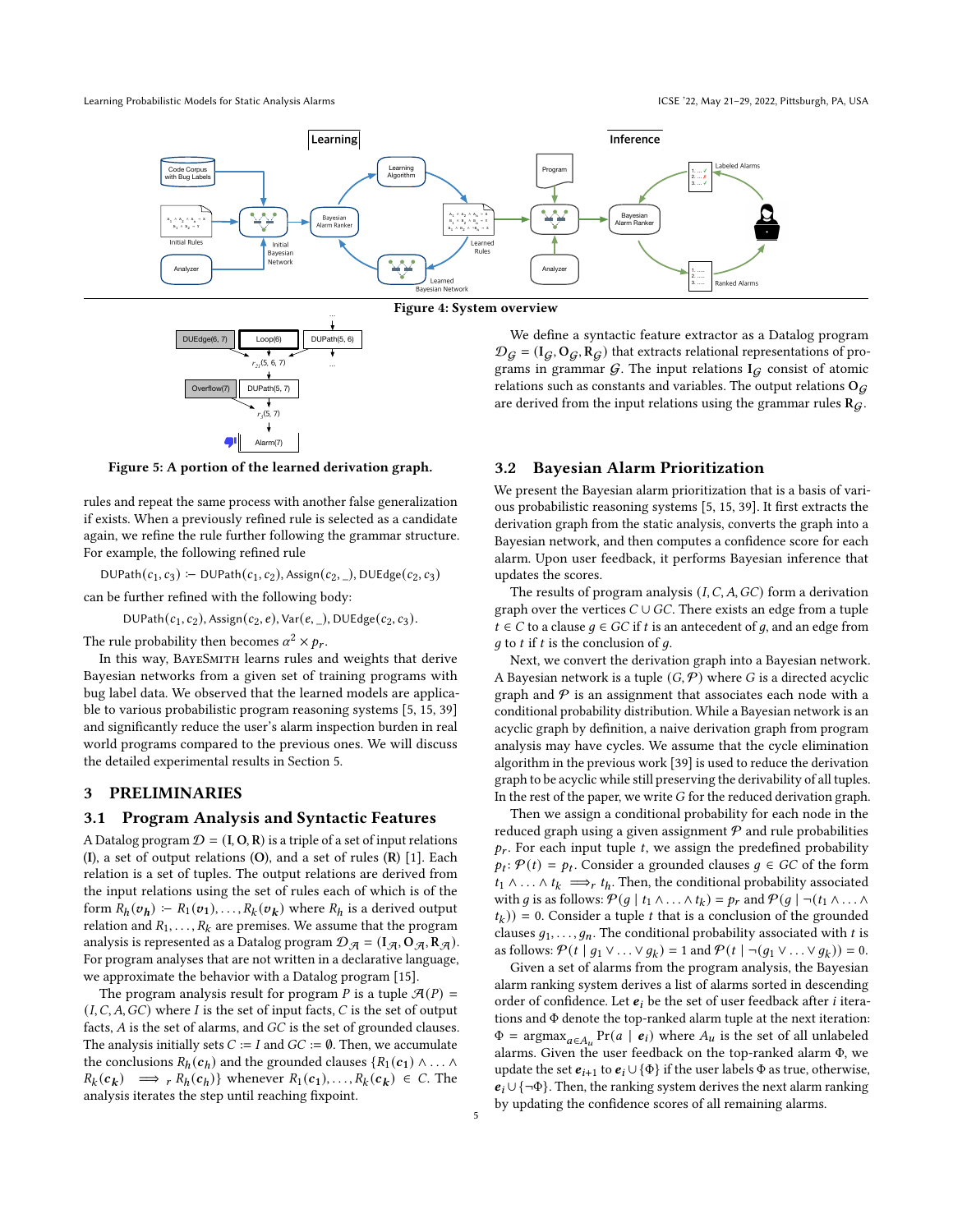#### 4 LEARNING FRAMEWORK

## 4.1 Goal

The goal of our learning process is to find an optimal alarm ranking system that minimizes the number of user interactions until discovering all true alarms in the target program. We assume that a set of training programs and their bug labels are given:  $\mathcal{T} = \{ (P_1, L_1), \ldots, (P_N, L_N) \}.$ 

BAYESMITH aspires to achieve the goal by learning a (finite) set of Datalog rules  $\mathbf{R}^*$  that derives accurate Bayesian network models. The rules are refined by enriching the original analysis rules with syntactic features. Given a program analysis  $\mathcal{D}_{\mathcal{A}} = (I_{\mathcal{A}}, O_{\mathcal{A}}, R_{\mathcal{A}})$ and a syntactic feature extractor  $\mathcal{D}_G = (I_G, O_G, R_G)$ , we formalize the goal as the following optimization problem:

$$
\mathbf{R}^* = \underset{\mathbf{R} \in \mathbf{R}^\infty}{\text{argmin}} \sum_{(P_i, L_i) \in \mathcal{T}} \text{Interaction}(P_i, L_i, \mathbf{R}) \tag{7}
$$

where  $\mathbf{R}^{\infty} = \bigcup_{n=0}^{\infty} \mathbf{R}_{\mathcal{A}} \otimes^{n} \mathbf{R}_{\mathcal{G}}$  and Interaction $(P_i, L_i, \mathbf{R})$  is the number of user interactions until discovering all the true alarms in  $P_i$ with the ranking system derived by program analysis augmented with the syntactic features ( $I_{\mathcal{A}} \uplus I_{\mathcal{G}} \uplus O_{\mathcal{G}}, O_{\mathcal{A}}, R$ ). The set  $R_{\mathcal{A}} \otimes^{n} R_{\mathcal{G}}$ is a collection of sets of analysis rules enriched with syntactic features by  $n$  times:

$$
\mathbf{R}_{\mathcal{A}} \otimes^{n} \mathbf{R}_{\mathcal{G}} = \begin{cases} \bigcup \{ \mathbf{R} \otimes \mathbf{R}_{\mathcal{G}} \mid \mathbf{R} \in (\mathbf{R}_{\mathcal{A}} \otimes^{n-1} \mathbf{R}_{\mathcal{G}}) \} & n > 0 \\ \{ \mathbf{R}_{\mathcal{A}} \} & n = 0 \end{cases}
$$

The operator ⊗ refines the original analysis rules  $\mathbf{R}_{\mathcal{A}}$  by adding more syntactic features from the grammar rules  $R_G$ . We elaborate the details of ⊗ in the following section.

# <span id="page-5-6"></span>4.2 Rule Refinement

Consider an analysis rule  $r$  and a grammar rule  $r<sub>G</sub>$ . We first define  $r \otimes r_{\mathcal{G}}$  as the extensions of the analysis rule  $r$  with structure from  $r_{\mathcal{G}}$ . As an example, consider the rules:

 $r : DUPath(c_1, c_3) : DUPath(c_1, c_2), DUEdge(c_2, c_3).$  $r_G$  : Cmd(c) :– Loop(c).

In this case,  $r \otimes r_G$  is defined as  $\{r_1, r_2\}$  where

 $r_1 : \text{DUPath}(c_1, c_3) := \text{DUPath}(c_1, c_2), \text{Loop}(c_2), \text{DUEdge}(c_2, c_3).$  (8)  $r_2 : \text{DUPath}(c_1, c_3) \text{ :- } \text{DUPath}(c_1, c_2), !\text{Loop}(c_2), \text{DUEdge}(c_2, c_3).$  (9)

The rule  $r_1$  fires when all the conditions from the original anal-

ysis rule and the grammar rule are satisfied. The rule  $r_2$  covers the complement of  $r_1$  so that all the output tuples derived by the original rule  $r$  are also derived by  $r_1$  and  $r_2$ , and vice versa. The rule probabilities of the refined rules are defined as  $p_{r_1} = p_r \times \alpha$ and  $p_{r_2} = p_r$  where  $\alpha$  is a hyperparameter between 0 and 1.

We can lift the definition of  $r \otimes r_G$  to sets of analysis rules and grammar rules in a natural way:  $\mathbf{R} \otimes \mathbf{R}_G$ . We postpone the formal definition of these ideas to the appendix.

The following theorem states that the refinement preserves the derivability of all output tuples from the original analysis.

<span id="page-5-12"></span>Theorem 4.1 (Preservation). Consider two Datalog programs  $\mathcal{D}_1 = (\mathbf{I}_1, \mathbf{O}_1, \mathbf{R}_1)$  and  $\mathcal{D}_2 = (\mathbf{I}_2, \mathbf{O}_2, \mathbf{R}_2)$ . For any set I of input facts,

 $∀n ≥ 0. tuple t is derivable from D<sub>1</sub>  $\Longleftrightarrow$  t is derivable from D$ 

where  $\mathcal{D} = (\mathbf{I}_1 \uplus \mathbf{I}_2 \uplus \mathbf{O}_2, \mathbf{O}_1, \mathbf{R})$  and  $\mathbf{R} \in (\mathbf{R}_1 \otimes^n \mathbf{R}_2)$ .

Algorithm 1: BAYESMITH(T,  $\mathcal{D}_{\mathcal{A}}, \mathcal{D}_{\mathcal{G}}$ ), where T is a set of training programs,  $\mathcal{D}_{\mathcal{A}} = (\mathbf{I}_{\mathcal{A}}, \mathbf{O}_{\mathcal{A}}, \mathbf{R}_{\mathcal{A}})$  is a program analysis and  $\mathcal{D}_G = (I_G, O_G, R_G)$  is a feature extractor.

<span id="page-5-9"></span><span id="page-5-8"></span><span id="page-5-7"></span><span id="page-5-5"></span><span id="page-5-4"></span><span id="page-5-3"></span><span id="page-5-2"></span>1 Let  $I = I_{\mathcal{A}} \cup I_G \cup O_G$ ; 2 Initialize  $\mathbf{R} \leftarrow \mathbf{R}_{\mathcal{A}}$  and  $\langle Cost, FG \rangle \leftarrow \text{Run}(\mathcal{T}, \mathbf{I}, \mathbf{O}_{\mathcal{A}}, \mathbf{R}_{\mathcal{A}});$ <sup>3</sup> repeat 4  $\Big|$  for  $(G, a_f, a_t) \in FG$  do 5 **for**  $(r, r_G) \in$  Candidate  $(G, a_f, a_t)$  do 6  $\vert \vert$  Rnew  $\leftarrow$  (R \ {r})  $\cup$  (r \ \text{s} rg});  $7 \mid \mid \cdot \mid \langle Cost', FG' \rangle \leftarrow \text{Run}(\mathcal{T}, \text{I}, \text{O}_{\mathcal{A}}, \text{R}_{new});$  $\mathbf{B}$  | | if Improved(*Cost*, *Cost'*) then  $9 \mid \mid \mid \text{ } R \leftarrow R_{new};$ 10  $\vert$   $\vert$   $\vert$   $\langle Cost, FG \rangle \leftarrow \langle Cost', FG' \rangle;$  $11$  goto [12](#page-5-0) 12 until  $FG = \emptyset$  or timeout; <sup>13</sup> return R;

# <span id="page-5-1"></span><span id="page-5-0"></span>4.3 Learning Algorithm

This section describes an algorithm that approximately solves the optimization problem [\(7\)](#page-5-1) by refining rules from a set of training programs with bug labels. Ideally, the problem can be solved by maximizing true generalization and minimizing false generalization. However, it is intractable to find a global optimum because of the huge search space and non-trivial computational cost of probabilistic inference. Instead, our algorithm tries to solve the latter only using a greedy method.

The main idea is to observe false generalization as feedback and refine rules to reduce the effect. Algorithm [1](#page-5-2) shows the refinement process of BayeSmith. Initially, the algorithm starts with the set of rules of the program analysis (line [2\)](#page-5-3). Given a set of training programs  $T$ , BAYESMITH first runs the Bayesian alarm ranking system for all training programs and simulates user interactions. Then we evaluate the quality by computing the number of user interactions until discovering all the true alarms  $(Cost)$ . The details of the algorithm will be described in the rest of this section.

<span id="page-5-11"></span><span id="page-5-10"></span>BAYESMITH observes all false generalizations  $(FG)$  during the simulation. For each observed false generalization, BAYESMITH repeatedly refines the current rules to eliminate the false generalizations within the time budget or until there is no more false generalization (line [4\)](#page-5-4). A false generalization is a tuple  $(G, a_f, a_t)$ that represents that the negative label on the false alarm  $a_f$  degrades the ranking number of the true alarm  $a_t$  in the next ranking. We define the height of a false generalization as the difference between the rankings of true alarms before and after the negative label. In our implementation, we iterate through the candidates in descending order of height.

Once a false generalization is observed, we collect candidate nodes to be refined in the Bayesian network (line [5\)](#page-5-5). Given false generalization  $(G, a_f, a_t)$ , we first find the lowest common ancestor  $t_c$  of  $a_t$  and  $a_f$ . Then all grounded clauses on the path from  $t_c$  to  $a_f$ in  $G$  are the refinement candidate nodes in the Bayesian network. The set of refinement candidates Candidate( $G$ ,  $a_f$ ,  $a_t$ ) is formally defined as follows:

 $\{(r, r_{\mathcal{G}}) \in \mathbb{R} \times \mathbb{R}_{\mathcal{G}} \mid gc \text{ is on the path from } t_c \text{ to } a_f \text{ in } G \text{ and } c \text{ in } \mathbb{R} \}$  $\exists 0 \leq k \leq N.R_k(c_k)$  is derived by  $\mathcal{D}_G$  using rule  $r_G$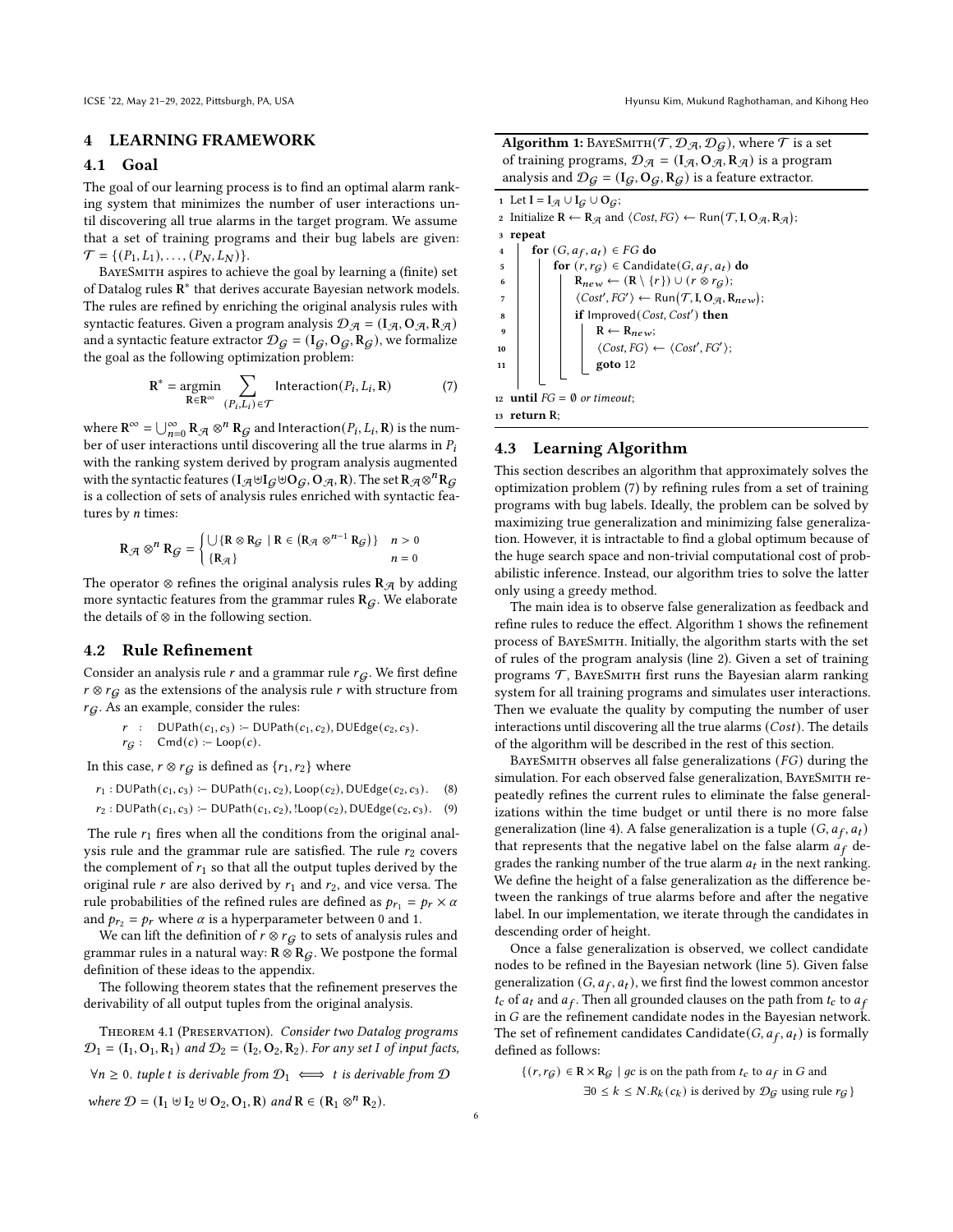<span id="page-6-1"></span>Learning Probabilistic Models for Static Analysis Alarms **ICSE 122, May 21-29, 2022, Pittsburgh, PA, USA** 

Table 1: Benchmark characteristics.

| Program          |     | KLOC #Bugs     | <b>Bug Type</b>     | Reference |  |
|------------------|-----|----------------|---------------------|-----------|--|
| gzip-1.2.4a      | 9   | 14             | Buffer overrun      | $[14]$    |  |
| fribidi-1.0.7    | 13  | 1              | Buffer overrun      | $[34]$    |  |
| $bc-1.06$        | 14  | $\overline{c}$ | Buffer overrun      | $[14]$    |  |
| $cflow-1.5$      | 40  | 1              | Buffer overrun      | $[33]$    |  |
| patch-2.7.1      | 51  | 1              | Buffer overrun      | $[27]$    |  |
| $wget-1.12$      | 65  | 6              | Buffer overrun      | [41, 42]  |  |
| readelf-2.24     | 65  | 1              | Buffer overrun      | $[31]$    |  |
| grep-2.19        | 68  | 1              | Buffer overrun      | $[25]$    |  |
| sed-4.3          | 83  | 1              | Buffer overrun      | [9]       |  |
| sort- $7.2$      | 98  | 1              | Buffer overrun      | $[7]$     |  |
| $tar-1.28$       | 112 | 1              | Buffer overrun      | $[24]$    |  |
| jhead-3.0.0      | 5   |                | 2 Integer overflow  | $[32]$    |  |
| shntool-3.0.5    | 13  | 6              | Integer overflow    | $[14]$    |  |
| autotrace-0.31.1 | 18  |                | 18 Integer overflow | $[30]$    |  |
| sam2p-0.49.4     | 22  | 12             | Integer overflow    | $[28]$    |  |
| $sdop-0.61$      | 23  | 65             | Format string       | $[31]$    |  |
| latex2rtf-2.1.1  | 27  | 2              | Integer overflow    | $[29]$    |  |
| urjtag-0.8       | 46  | 6              | Format string       | $[26]$    |  |
| optipng-0.5.3    | 61  | 1              | Integer overflow    | $[14]$    |  |
| a2ps-4.14        | 64  | 6              | Format string       | $[14]$    |  |

where  $gc = \sqrt[N]{\sum_{i=0}^{N} R_i(c_i)} \implies r R_h(c_h)$ " and  $R_k \in \mathbf{O}_\mathcal{G}$ .

For each candidate, BayeSmith refines the selected rule using the refinement operator defined in Section [4.2](#page-5-6) (line [6\)](#page-5-7). The quality of the rules are examined by simulating user interaction with the newly learned alarm ranking system (line [7\)](#page-5-8). For evaluation, we check (line [8\)](#page-5-9) (1) whether the total number of user interactions for all training programs decreases, and (2) whether the number of improved cases is larger than that of hindered cases. While the first condition generally specifies the ultimate goal, the second one is checked to avoid overfitting by a few dominating programs that have a large number of alarms. If the conditions are satisfied, BAYESMITH repeats the process with the newly learned rules. Otherwise, other candidates of rules or false generalization are selected.

Example 4.2. Consider the Bayesian network in Figure [2\(b\).](#page-2-0) Given the false alarm Alarm([7](#page-1-6)) and the true alarm Alarm([10](#page-1-5)), the lowest common ancestor is DUPath([5](#page-1-8),[6](#page-1-3)). BAYESMITH collects all grounded clauses on the path from DUPath([5](#page-1-8), [6](#page-1-3)) to Alarm([7](#page-1-6)):  $\{r_2 (5, 6, 7), r_3 (5, 7)\}.$ Then the algorithm searches for a grammar rule that derives a tuple whose argument is [5,](#page-1-8) [6](#page-1-3) or [7.](#page-1-6) If there exists a rule  $r_G$ : Cmd(c) :− Loop(c) that derives Cmd([6](#page-1-3)), the pair  $(r_2, r_G)$  is selected as a candidate. In this case, the algorithm refines the rule and produces two new rules [\(8\)](#page-5-10) and [\(9\)](#page-5-11) in Section [4.2.](#page-5-6) Tables ??–?? in Appendix ?? provide additional examples of refined rules learned by BayeSmith.

# <span id="page-6-0"></span>5 EXPERIMENTAL EVALUATION

We designed experiments to answer the following questions:

- (1) How effective are the learned probabilistic models?
- (2) Does BayeSmith reduce the frequency and magnitude of false generalizations?
- (3) How robust is BAYESMITH with different training data?
- (4) How scalable are the learned ranking systems?

# 5.1 Setting

We conducted all experiments on Linux machines with Intel Xeon 2.2GHz. We performed Bayesian inference using libDAI [\[35\]](#page-10-22) and set a timeout of 24 hours for learning.

Instance analyses. We have implemented BayeSmith on top of Sparrow, a static analysis framework for C programs [\[37\]](#page-10-4). We used two instance analyses in Sparrow: an interval analysis for buffer-overrun errors, and a taint analysis for format-string and integer-overflow errors. The taint analysis detects whether malicious format strings and overflowed integers are used as arguments of printf-like and malloc-like functions, respectively. We used the same mechanism as in the previous work [\[5,](#page-10-2) [15\]](#page-10-1) to extract def-use relations from analysis results of Sparrow following the sparse analysis framework [\[36\]](#page-10-6). For the grammar rules, we used the C-like grammar (as in Section [2\)](#page-1-9) that describes program syntax and alarm expressions in Sparrow.

Baselines. We apply probabilistic models learned by BAYESMITH for three state-of-the-art probabilistic program reasoning systems each of which prioritizes alarms based on the feedback from user [\[39\]](#page-11-0), the old version of the program [\[15\]](#page-10-1), and dynamic analysis [\[5\]](#page-10-2), respectively. All three baselines are based on probabilistic models derived from the same set of hand-written rules. We compare the performance of the learned models for each system.

Benchmarks. We evaluated BAYESMITH on a suite of widely used C programs in Table [1.](#page-6-1) The benchmarks are collected from previous work applying Sparrow [\[5,](#page-10-2) [14,](#page-10-8) [15\]](#page-10-1) and recent CVE reports. We excluded too small programs whose sizes are less than 5KLOC and alarm inspection requires less than 5 user interactions with Bingo.

Learning configuration. By default, we evaluated the performance of BayeSmith using the leave-one-out cross-validation for each instance analysis and set the hyper-parameter  $\alpha$  in Section [4.2](#page-5-6) to 0.99. Our leave-one-out cross-validation measures the number of user interactions for each individual program using a Bayesian network learned from the other programs. For example, we used 10 programs for training and the remaining one program for the test, in the case of the interval analysis. Because each analysis is based on the different abstract domains and semantics, we separated the learning processes per analysis.

# <span id="page-6-2"></span>5.2 Effectiveness of Probabilistic Models

5.2.1 User-guided Alarm Prioritization. We evaluate the effectiveness of the learned models for user-guided alarm prioritization compared to three baselines:  $BINGO<sub>M</sub>$ ,  $BINGO<sub>EM</sub>$ , and  $BINGO<sub>U</sub>$ .  $BINGO<sub>M</sub>$ derives Bayesian networks using the initial set of rules and the rule probabilities are assigned with a heuristically chosen value (0.99) as in the previous work [\[15\]](#page-10-1). BINGO $_{EM}$  constructs the same Bayesian networks as  $BINGO<sub>M</sub>$  but the rule weights are learned by an algorithm presented in the previous work [\[39\]](#page-11-0). The algorithm learns the best rule probabilities that explain the bug labels based on the standard EM algorithm. We ran  $BINGO_{EM}$  five times for each benchmark and report the average. BINGO $U$  uses a refined set of rules that are derived by uniformly unrolling all the components of the original set of rules by once. We measure the number of user interactions to discover all true bugs in the data. The experimental results are shown in Table [2.](#page-7-0)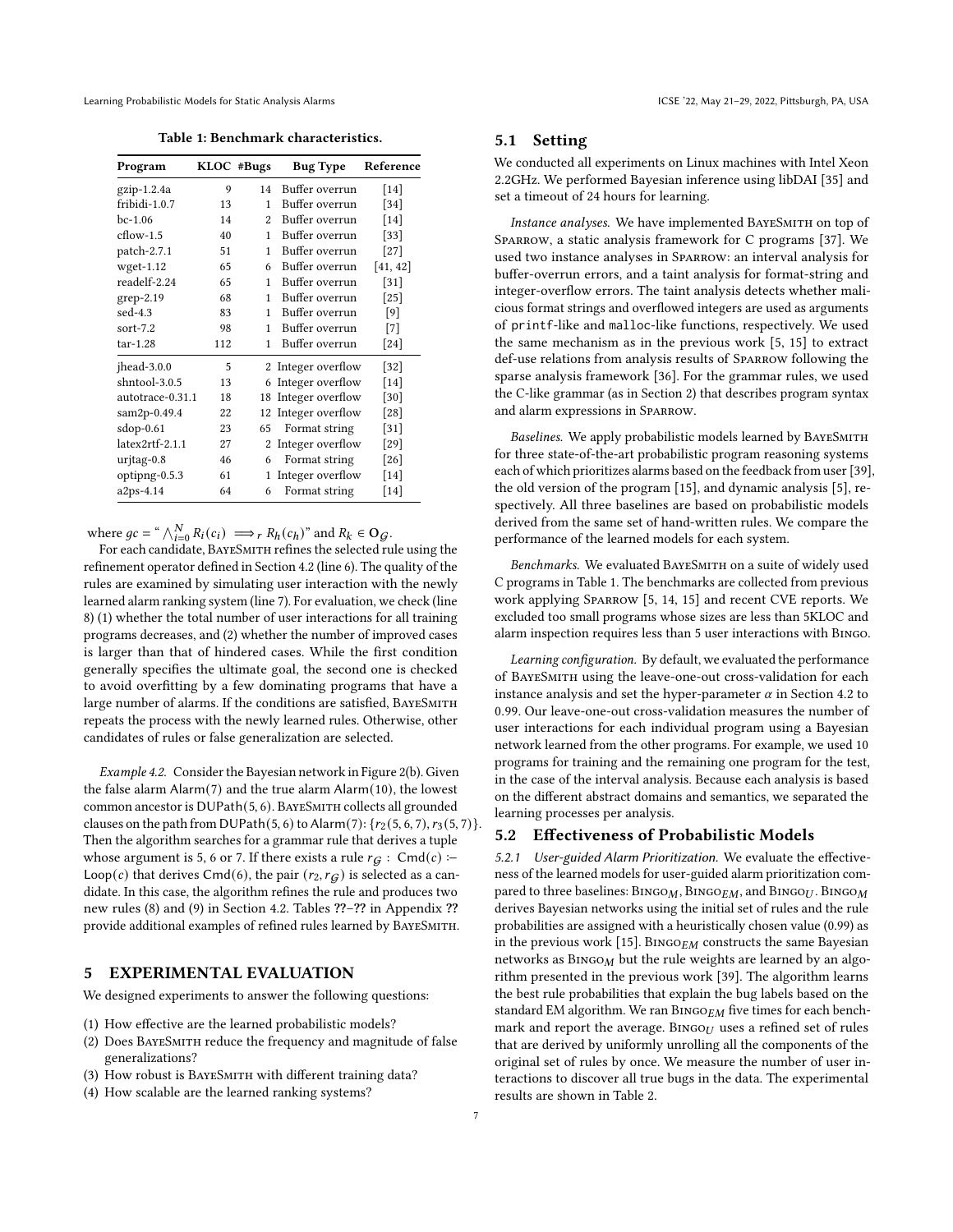<span id="page-7-0"></span>Table 2: Effectiveness of BAYESMITH in user-guided alarm prioritization for the interval (top) and taint (bottom) analysis. #Alarms reports the number of alarms. Each column reports the number of iterations until discovering all bugs.

| Program          | #Alarms | $\mathbf{B}$ ingo $_M$ | $\mathbf{B}$ ingo $_{EM}$ |       | BINGOU BAYESMITH |
|------------------|---------|------------------------|---------------------------|-------|------------------|
| $gzip-1.2.4a$    | 358     | 145                    | 325                       | 188   | 107              |
| fribidi-1.0.7    | 213     | 6                      | $\overline{2}$            | 5     | 3                |
| $bc-1.06$        | 535     | 96                     | 100                       | 97    | 94               |
| cflow-1.5        | 805     | 94                     | 94                        | 91    | 60               |
| patch-2.7.1      | 502     | 36                     | 47                        | 30    | 34               |
| $wget-1.12$      | 891     | 193                    | 138                       | 179   | 90               |
| readelf-2.24     | 882     | 78                     | 25                        | 81    | 18               |
| grep-2.19        | 912     | 53                     | 286                       | 59    | 53               |
| $sed-4.3$        | 819     | 122                    | 144                       | 127   | 121              |
| sort- $7.2$      | 715     | 176                    | 160                       | 178   | 94               |
| tar-1.28         | 1,369   | 218                    | 308                       | 205   | 146              |
| Total            | 8,001   | 1,217                  | 1,628                     | 1,240 | 820              |
| jhead-3.0.0      | 19      | 7                      | 12                        | 7     | $\overline{4}$   |
| shntool-3.0.5    | 23      | 14                     | 19                        | 15    | 10               |
| autotrace-0.31.1 | 77      | 77                     | 71                        | 77    | 43               |
| sam2p-0.49.4     | 20      | 20                     | 20                        | 20    | 20               |
| $sdop-0.61$      | 150     | 85                     | 81                        | 81    | 81               |
| latex2rtf-2.1.1  | 13      | 6                      | 9                         | 6     | 6                |
| urjtag-0.8       | 35      | 22                     | 24                        | 22    | 17               |
| optipng-0.5.3    | 67      | 14                     | 16                        | 13    | 12               |
| a2ps-4.14        | 27      | 15                     | 13                        | 14    | 11               |
| Total            | 431     | 260                    | 264                       | 255   | 204              |

The weight learning performed by  $\textsc{Bin}$  is not effective in most cases, and only improves the ranking quality for 7 out of 20 programs compared to  $BINGO_1$ . For some cases such as grep-2.19 and gzip-1.2.4a, the number of interactions even significantly increases. This result is mainly because of two reasons. First, the labeling is extremely sparse in our setting. For example, we only have tens of bug labels for the interval analysis while the networks have 2K–12K nodes. This hinders the converge of the algorithm within 12 hours that leads to poor performance. The other reason is that the networks have simplistic structures derived by the small and monolithic set of rules, that hinders to learn general knowledge for detailed contexts.

The results also show that the uniform rule refinement does not improve the quality of the ranking system. In the interval analysis, BINGO $U$  outperforms BINGO $M$  for 5 benchmarks but increases the number of interactions by 1.9% for all benchmarks, on average. Similarly,  $\text{BINGO}_U$  improves only 1.9% in the taint analysis compared to  $BINGO_M$ . Overall, the uniformly unrolled rule does not effectively solve the false generalization problem according to our results. This is mainly because the unguided refinement can reduce not only false generalizations but also true generalizations, thereby degrading the overall performance. Furthermore, one-step refinements are sometimes not enough to remove false generalizations.

On the other hand, the learned ranking systems substantially reduce the amount of alarm inspection burden. BAYESMITH outperforms  $BINGO<sub>M</sub>$  for 17 out of 20 programs, and reduces the total number of user interactions by 32.6% and 21.5% for the interval and taint analysis, respectively. For the remaining 3 cases, BAYESMITH

<span id="page-7-1"></span>

Figure 6: Improvement in ranking performance enabled by **BAYESMITH** 

shows the same results compared to  $BINGO_M$ . This is mainly because the underlying analyzer already reports a low false positive ratio (e.g., latex2rtf-2.1.1) or  $\text{BINGO}_M$  already significantly reduces alarm inspection burden (e.g., grep-2.19).

5.2.2 Application to Other Systems. We evaluate the effectiveness of learned models with two other probabilistic reasoning systems using Bayesian networks: Drake and Dynaboost. Drake bootstraps the probabilistic alarm ranking system using the old version of the program and prioritizes alarms for the new version by the relevance to the difference [\[15\]](#page-10-1). DYNABOOST incorporates observed dataflow facts from dynamic analysis into the alarm ranking system [\[5\]](#page-10-2). As in the prior work, both of the baselines use the same set of rules as  $BINGO_M$  in the previous section. Likewise, We measure the number of interactions after each bootstrapping until discovering all the bugs. Since they require old versions and test cases, we selected benchmark programs only used in the previous work.

Overall, the learned models significantly improve the performance of the probabilistic reasoning systems. Figure [6\(a\)](#page-7-1) shows the number of user interactions on top of the alarm ranking by the relevance. In comparison to the vanilla versions of Drake, the alarm inspection burden with the learned models is reduced by 54.3%, on average. One exceptional case is grep-2.19 where the baseline already significantly reduces the number of interactions to only 8 to discover the bug. While the learned rules show a small regression, the absolute number of user interactions is still small enough (13) for the user inspection. Figure [6\(b\)](#page-7-1) also demonstrates the impact on the ranking system incorporating dynamic analysis. The learned models reduce the number of interactions for 8 out of 12 programs for Dynaboost and the user inspection burden is reduced by 20.4%, on average.

5.2.3 Learned Insights. The learned rules capture important aspects of each analysis. Regardless of the instance analysis, Baye-SMITH commonly captures the insight that loop head is an important feature since loops are often the main source of inaccuracy because of join or widening. Another insight is that library calls also increase uncertainty of static analysis results because their semantics is complicated and the source code is unavailable. BAYESMITH not only discovers these general insights in static analysis, but also fine-tunes the rules with multiple conjunctions and disjunctions, which can require non-trivial manual efforts<sup>[3](#page-7-2)</sup>:

> DUPath $(v_0, v_1)$  :− ..., Loop $(v_2)$ , Assign $(v_2, \_)$ . : 0.97 DUPath $(v_0, v_1)$  :− ..., LibCall $(v_2, v_3)$ , Lval $(v_3, \_)$ . : 0.97

<span id="page-7-2"></span><sup>&</sup>lt;sup>3</sup>For brevity, we omit negated tuples and boilerplate parts in the rule bodies.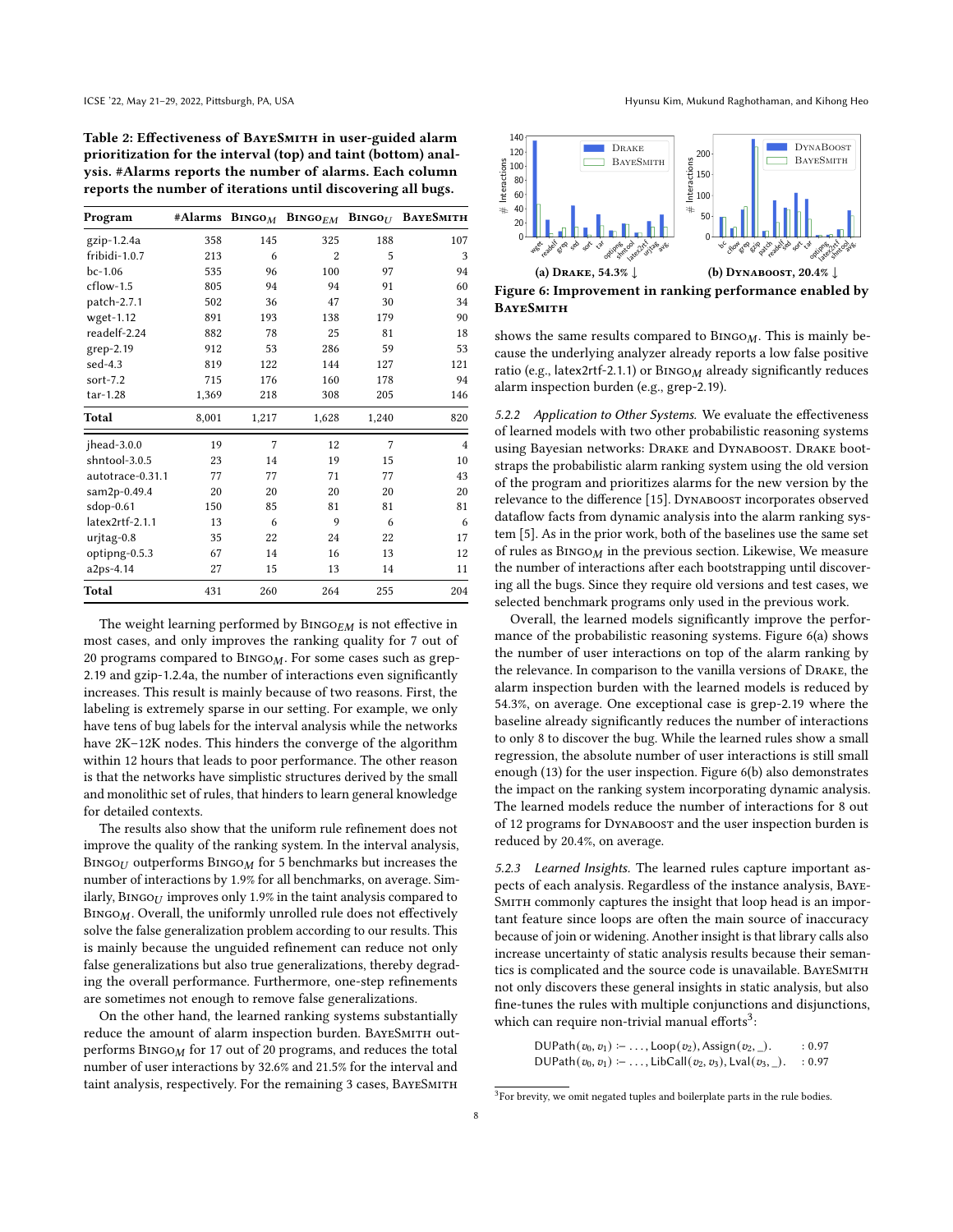<span id="page-8-1"></span>Learning Probabilistic Models for Static Analysis Alarms **ICSE 122, May 21-29, 2022, Pittsburgh, PA, USA** 



Figure 7: Comparison of the ranking performance. Each data point represents the sum of the rankings of all bugs.

BAYESMITH also captures analysis-specific features. For the interval analysis, it is usually harder to estimate buffer overflow errors when arithmetic operators are involved in branch conditions or buffer accesses. Also the learned rules capture the general knowledge that analyzing pointer dereferences or complicated libraries such as strncpy is more tricky compared to array index expressions. These insights are captured by the following rules and weights:

| DUPath $(v_0, v_1)$ :- , Assume $(v_2, v_3)$ , BinOp $(v_3, , v_n)$ .            | : 0.97 |
|----------------------------------------------------------------------------------|--------|
| Alarm $(v_1)$ : $\ldots$ , DerefExp $(v_1, v_2)$ , BinOp $(v_2, \ldots)$ .       | : 0.97 |
| Alarm $(v_1)$ :- , Strncpy $(v_1, v_2, v_3)$ , Cast $(v_2, )$ , Cast $(v_3, )$ . | : 0.96 |

For the taint analysis, arithmetic operators such as multiplication and casting operators are captured by BayeSmith, which are the main sources of imprecision for integer overflow detection:

| Alarm $(v_1)$ : $\ldots$ , MallocSize $(v_1, v_2)$ , CastExp $(v_2, v_3)$ , Lval $(v_3, \_)$ . | : 0.96 |
|------------------------------------------------------------------------------------------------|--------|
| Alarm $(v_1)$ :-, MallocSize $(v_1, v_2)$ , BinOp $(v_2, v_3, )$ , Mult $(v_3)$ . : 0.96       |        |

#### 5.3 Reduction of False Generalization

BAYESMITH achieves its effectiveness by reducing false generalizations. We justify this argument by measuring the frequency and magnitude of false generalizations. Table [3](#page-8-0) shows the number of false generalizations and their average magnitudes by  $\text{BINGO}_M$  and BayeSmith. We measured the magnitude of false generalization in each round as the sum of decreased amount in ranking per true alarm. The numbers are the average throughout the whole interaction rounds. The overall changes in the ranks of true alarms are shown in Figure [7.](#page-8-1) Each graph describes the rankings of true alarms for each iteration.

We categorize the results into three notable cases. First, in most of the cases, BayeSmith reduces the number of false generalizations and magnitudes and leads to the performance improvement of their rankings such as sort-7.2 and cflow-1.5. Second, the learned Bayesian networks improve the quality of ranking systems in terms of not only generalization but also initial ranking. For example, the initial ranking of the bug in readelf-2.24 is improved from 181 to 28, and hence the reduced number of total interactions. This means that the learned probabilistic models estimate the behavior

<span id="page-8-0"></span>

| Table 3: Reduction of false generalizations. Freq and Mag     |
|---------------------------------------------------------------|
| report the number of false generalizations and their average  |
| magnitude for the interval (top) and taint (bottom) analysis. |

|                  |                  | <b>BINGOM</b> |                   | <b>BAYESMITH</b> |      |                   |  |
|------------------|------------------|---------------|-------------------|------------------|------|-------------------|--|
| Program          | Freq             | Mag           | $Freq \times Mag$ | Freq             | Mag  | $Freq \times Mag$ |  |
| $gzip-1.2.4a$    | 191              | 15.4          | 2931.9            | 130              | 16.0 | 2080.0            |  |
| fribidi-1.0.7    | $\overline{2}$   | 2.0           | 4.0               | $\theta$         | 0.0  | 0.0               |  |
| $bc-1.06$        | 11               | 121.6         | 1337.9            | 7                | 55.3 | 387.0             |  |
| $cflow-1.5$      | 7                | 22.1          | 155.0             | 5                | 21.6 | 108.0             |  |
| patch-2.7.1      | $\overline{4}$   | 26.0          | 104.0             | 3                | 1.3  | 3.9               |  |
| $wget-1.12$      | 125              | 86.7          | 10842.5           | 40               | 59.7 | 2388.0            |  |
| readelf-2.24     | 6                | 8.8           | 53.0              | 1                | 1.0  | 1.0               |  |
| grep-2.19        | $\boldsymbol{0}$ | 0.0           | 0.0               | $\theta$         | 0.0  | 0.0               |  |
| $sed-4.3$        | 5                | 51.0          | 255.0             | 8                | 57.1 | 457.0             |  |
| sort- $7.2$      | 7                | 73.0          | 511.0             | 3                | 13.0 | 39.0              |  |
| $tar-1.28$       | 27               | 19.4          | 523.0             | 26               | 7.8  | 201.8             |  |
| Average          | 35               | 38.7          | 1355.6            | 20               | 21.2 | 429.0             |  |
| ihead-3.0.0      | $\theta$         | 0.0           | 0.0               | $\theta$         | 0.0  | 0.0               |  |
| shntool-3.0.5    | 9                | 1.0           | 9.0               | 10               | 1.3  | 13.0              |  |
| autotrace-0.31.1 | 194              | 12.1          | 2341.6            | 251              | 11.7 | 2941.7            |  |
| sam2p-0.49.4     | 79               | 3.5           | 279.7             | 73               | 3.8  | 276.7             |  |
| sdop-0.61        | 1552             | 5.5           | 8582.6            | 1834             | 3.3  | 6015.5            |  |
| latex2rtf-2.1.1  | $\boldsymbol{0}$ | 0.0           | 0.0               | $\theta$         | 0.0  | 0.0               |  |
| urjtag-0.8       | 6                | 11.0          | 66.0              | $\theta$         | 0.0  | 0.0               |  |
| optipng-0.5.3    | 3                | 21.7          | 65.0              | 3                | 12.7 | 38.0              |  |
| a2ps-4.14        | 8                | 4.1           | 33.0              | 6                | 3.2  | 19.0              |  |
| Average          | 206              | 6.5           | 1346.5            | 242              | 4.0  | 965.1             |  |

of programs and static analyses with more accurate prior probabilities. Third, the learned ranking systems sometimes report more false generalizations such as autotrace-0.31.1. However, notice that  $BINGOM$  exhaustively inspects all the alarms to discover the true alarms. The rankings of the true alarms are consistently low and all the 18 bugs are discovered in the last 18 iterations, hence less number of false generalizations. On the other hand, the first true alarm is discovered only after 18 iterations with BAYESMITH that improves the rankings of the other true alarms. This effect makes a high chance of introducing false generalizations, but significantly improves the overall rankings.

In summary, the learned rules by BayeSmith reduce the negative effect by false generalizations. For the interval analysis, BayeSmith reduces the average frequency and magnitude of false generalizations by 42.9% and 45.2%, respectively. For the taint analysis, the average magnitude is reduced by 38.5%. The average number of false generalizations increases because of the exceptional cases, but even for such cases, the quality of overall ranking improves. In terms of overall impact (Freq  $\times$  Mag), BAYESMITH shows 68.4% and 28.3% of improvement, respectively.

## 5.4 Robustness of the Learning Algorithm

In order to measure how data splitting affects the quality of learned models, we evaluate the performance of BayeSmith with different quantities of training and testing data. For each analysis, we randomly chose 80% of the benchmark programs as a training set and the remaining 20% as a test set. We repeated this process ten times and report the averages. We measure the total number of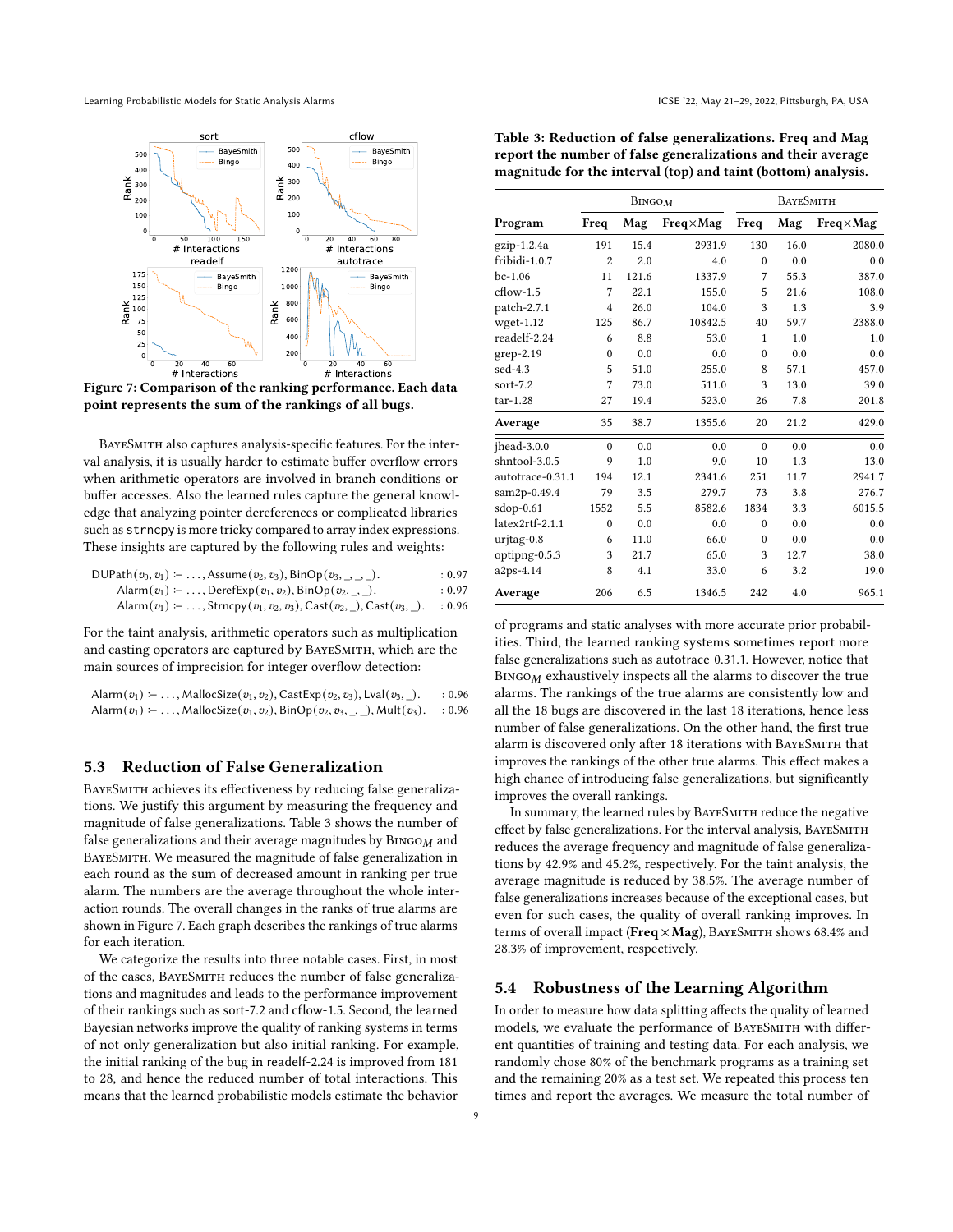<span id="page-9-0"></span>Table 4: Statistics of user interactions using the alarm ranking systems learned with different training set.

|          |      | BAYESMITH <sub>90</sub>   | BAYESMITH <sub>80</sub> |      |  |
|----------|------|---------------------------|-------------------------|------|--|
| Program  |      | Avg. Stddev. Avg. Stddev. |                         |      |  |
| Interval | 65.0 | 40.7                      | 65.2                    | 41.0 |  |
| Taint    | 18.8 | 23.0                      | 190                     | 22.9 |  |

iterations for each test set (BAYESMITH80) compared to that of the leave-one-out setting that is the same as Section [5.2](#page-6-2) ( $BAYESMITH90$ ).

Table [4](#page-9-0) shows the performance of BAYESMITH with 10 different combinations of training and test sets. On average,  $BAYESMITH_{80}$ reduces the number of user interactions by 34.3% for the interval analysis and 18.8% for the taint analysis. Compared to BAYESMITH90, BAYESMITH $_{80}$  shows 0.2% and 1.0% less improvement for each of the analysis task. In total, the results are comparable to those with BAYESMITH90 in Section [5.2](#page-6-2) that shows the learning algorithm is robust with different training data.

## 5.5 Scalability

The computational overhead of Bayesian inference typically increases as the size of Bayesian network grows because of the refinements by BayeSmith. We measure the size of Bayesian networks in terms of the number of tuples and grounded clauses in derivation trees and the average running time for each Bayesian inference. The Bayesian networks are optimized using optimization algorithms described in the previous work [\[39\]](#page-11-0).

Table [5](#page-10-23) shows the average size and response time. Bingo uses a monolithic set of 7 rules while BayeSmith derives 25 and 13 rules on average for each analysis. On average, the synthesized networks have 1.4x more nodes for the interval analysis and 1.1x for nodes for the taint analysis, compared to the baseline. As the networks become larger, the average running time also increases by 5.1x and 2.6x, respectively. In most cases, it only requires less than 10 seconds. Even for some exceptional cases such as readelf-2.24, the average response time is about a minute, which is reasonable for real world deployment.

## 6 LIMITATIONS AND OPPORTUNITIES

This section identifies the limitations of our approach and challenges for future work. First, BAYESMITH requires background knowledge in the form of existing analysis rules. We demonstrated a set of rules for def-use relations based on the sparse analysis framework [\[36\]](#page-10-6) is a reasonable starting point. While def-use relations are used in a large class of analyses [\[16,](#page-10-24) [44,](#page-11-4) [49\]](#page-11-5), there can be other analyses that require the analysis designers to derive initial rules based on different background knowledge. To address this challenge, we plan to devise a purely data-driven synthesis algorithm without requiring background knowledge. Second, Baye-SMITH only considers a syntax-guided refinement that might not accurately reflect deeper semantic aspects. For future work, we plan to develop a refinement algorithm considering the characteristics of abstract domains and semantics. Finally, BayeSmith assumes an ideal user interaction model where the user always gives correct feedback on the top-ranked alarm. However, the user might make a mistake, give partial feedback, or diagnose arbitrary alarms. Thus,

developing a more advanced interaction model is also an important future direction for our work.

## 7 RELATED WORK

Our approach aims to overcome the fundamental limitation of the existing user-guided approaches. There have been several techniques to improve static analysis accuracy by leveraging user feedback. Bayesian alarm ranking systems compute a confidence score for each alarm and update rankings based on the user feedback [\[15,](#page-10-1) [39\]](#page-11-0). Alarm clustering computes logical correlations between alarms so that a set of alarms are logically grouped together [\[21,](#page-10-25) [22\]](#page-10-26), such that each alarm group is resolved by inspecting a single representative alarm. Alarm classification techniques ask questions about labels or root causes of alarms to classify analysis reports by solving optimization problems [\[23,](#page-10-0) [50\]](#page-11-1). None of the existing approaches learn detailed knowledge from an analysis for one program to that for other programs. Instead, we provide a learning framework for probabilistic models and outperform the existing approaches.

Recently, many techniques for synthesizing Datalog programs have been proposed [\[3,](#page-10-27) [40,](#page-11-6) [45,](#page-11-7) [46\]](#page-11-8), but their goal is different from BAYESMITH. Their goal is to efficiently synthesize Datalog rules from input-output specifications. ZAATAR [\[3\]](#page-10-27) proposes a constraintbased synthesis by encoding the output of candidate Datalog programs as SMT constraints. Alps [\[45\]](#page-11-7) leverages a search space pruning technique for efficient enumerative synthesis. DIFFLOG and PROSYNTH employ provenance information combined with continuous optimization [\[46\]](#page-11-8) and SAT solving [\[40\]](#page-11-6). One notable difference is that Datalog programs are typically interpreted over a Boolean semiring, where each tuple is either derived or not, while our focus in alarm prioritization is to rank alarms in order of confidence, so each tuple is additionally associated with a real-valued score.

Existing structure learning techniques that have been developed by the machine learning community [\[11,](#page-10-28) [43,](#page-11-9) [48\]](#page-11-10) are not applicable to our problem. The goal of structure learning algorithms for Bayesian networks and Markov Logic Networks has been to find a model with a high likelihood on the observed data. In contrast, BAYESMITH finds a refinement of an existing model, which is tightly coupled with the underlying static analysis, while preserving the derivability of the original set of alarms [\(Theorem 4.1\)](#page-5-12). Furthermore, conventional structure learning algorithms have limited scalability since they typically learn rules from scratch. The standard approaches to structure learning typically require complete data (i.e., labels for all random variables). However, this assumption is unrealistic for our problem since it is hard to obtain labels for all intermediate results of static analysis. Although several techniques [\[2,](#page-10-29) [8\]](#page-10-30) can learn structures from incomplete data, they are only applicable to small datasets with up to a few dozen random variables, while our benchmarks, on average, have more than 1K variables (Table [5\)](#page-10-23).

There is a large body of research for automatically learning heuristics for static analysis [\[4,](#page-10-31) [10,](#page-10-32) [12](#page-10-33)[–14,](#page-10-8) [17](#page-10-34)[–19,](#page-10-35) [38,](#page-11-11) [47\]](#page-11-12). The existing approaches use various learning techniques to derive heuristics for controlling context-sensitivity [\[17,](#page-10-34) [19\]](#page-10-35), variable relationship [\[10,](#page-10-32) [12,](#page-10-33) [47\]](#page-11-12), resource management [\[13\]](#page-10-36), and unsoundness [\[14\]](#page-10-8). While all these approaches rely on handcrafted features, our approach learns syntactic features that are directly derived from the grammar of the target language. Jeon et al. [\[18\]](#page-10-37) automatically learns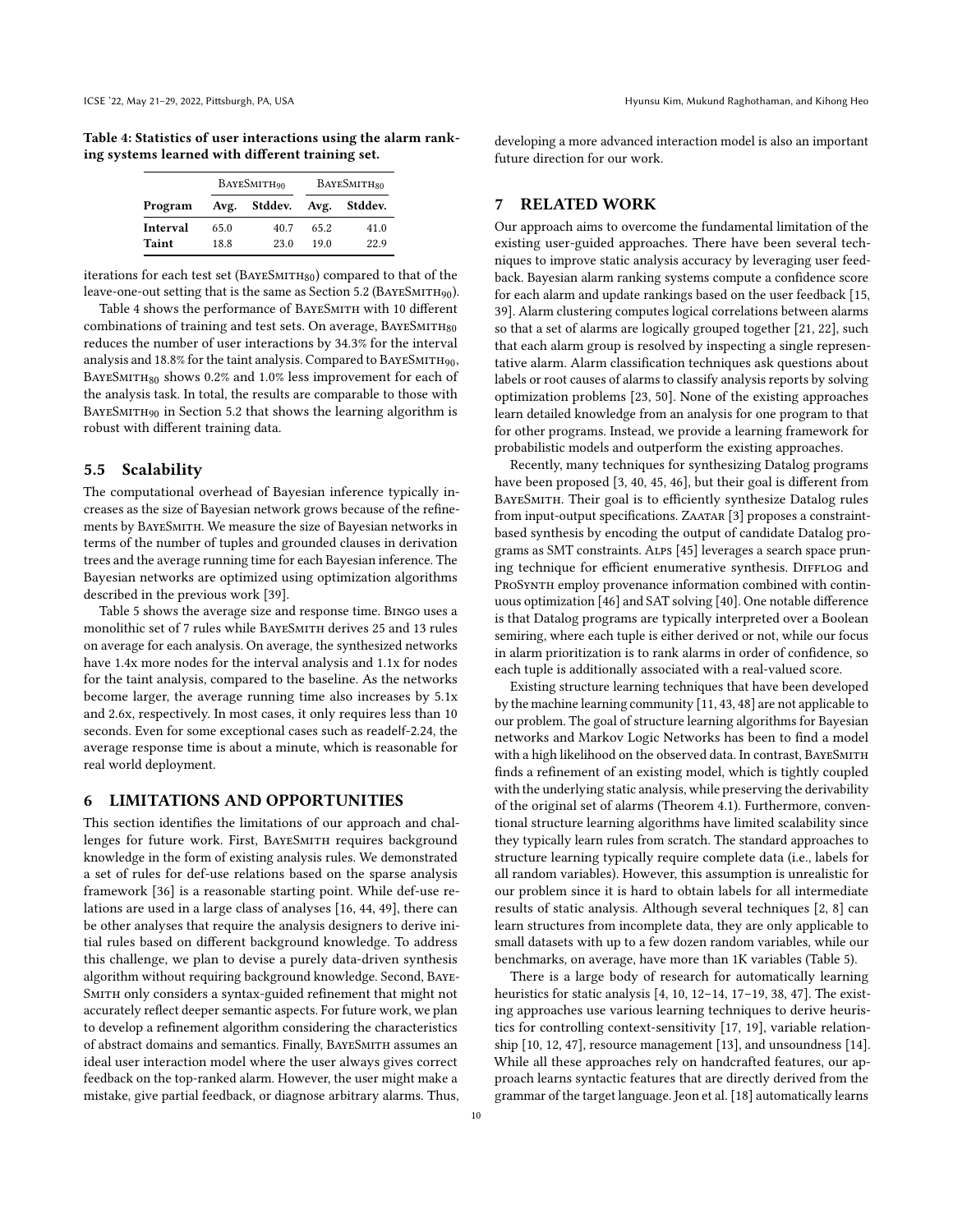<span id="page-10-23"></span>Table 5: Scalability of our learning approach. #T and #C are the average number of tuples and clauses of the networks. #R indicates the number of rules to construct a network. Time is the average duration of Bayesian inference.

|              | <b>BINGO</b> |     |                         | BAYESMITH |       |       |                |
|--------------|--------------|-----|-------------------------|-----------|-------|-------|----------------|
| Program      |              |     | $\#T$ #C Time (s) #R #T |           |       |       | $\#C$ Time (s) |
| Interval     | 3.053 3.385  |     | 2.9                     | 25        | 4.414 | 4.746 | 14.9           |
| <b>Taint</b> | 422          | 541 | 12.                     | 13        | 475   | 595   | 3.0            |

graph-based heuristics without manual features, but their approach is specialized for pointer analysis. Chae et al. [\[4\]](#page-10-31) automatically generates features from program syntax. They represent features as small programs that concisely capture the behavior of static analysis with flow-sensitivity or relational domain. However, these approaches are not directly applicable to learning Bayesian networks for alarm ranking systems.

## 8 CONCLUSION

We presented BAYESMITH, a general learning framework for Bayesian alarm ranking systems. BAYESMITH fundamentally improves the quality of user-guided program reasoning systems by learning the structure of the underlying probabilistic model. BayeSmith learns accurate Bayesian networks by minimizing the effect of false generalizations observed from simulated user interactions with labeled data. In the experiments with two instance analyses, we demonstrated the effectiveness of learned rules and significant improvement in terms of the user's alarm inspection burden.

# ACKNOWLEDGMENTS

This work was partly supported by the National Research Foundation of Korea(NRF) grant funded by the Korea government(MSIT)(No. 2021R1A5A1021944, 2021R1C1C1003876) and Institute for Information & Communications Technology Planning & Evaluation (IITP) grant funded by the Korea government(MSIT) (No. 2021-0-00758, Development of Automated Program Repair Technology by Combining Code Analysis and Mining). Raghothaman was supported by U.S. NSF Grant CCF #2107261.

#### REFERENCES

- <span id="page-10-7"></span>[1] Serge Abiteboul, Richard Hull, and Victor Vianu. 1994. Foundations of Databases: The Logical Level (1st ed.). Pearson.
- <span id="page-10-29"></span>[2] Tameem Adel and Cassio P. de Campos. 2017. Learning Bayesian Networks with Incomplete Data by Augmentation. In Proceedings of the Thirty-First AAAI Conference on Artificial Intelligence. AAAI Press, 1684–1690.
- <span id="page-10-27"></span>[3] Aws Albarghouthi, Paraschos Koutris, Mayur Naik, and Calvin Smith. 2017. Constraint-Based Synthesis of Datalog Programs. In Principles and Practice of Constraint Programming - 23rd International Conference, CP 2017, Vol. 10416. Springer, 689–706.
- <span id="page-10-31"></span>[4] Kwonsoo Chae, Hakjoo Oh, Kihong Heo, and Hongseok Yang. 2017. Automatically generating features for learning program analysis heuristics for C-like languages. Proc. ACM Program. Lang. 1, OOPSLA (2017), 101:1–101:25.
- <span id="page-10-2"></span>[5] Tianyi Chen, Kihong Heo, and Mukund Raghothaman. 2021. Boosting Static Analysis Accuracy with Instrumented Test Executions. In Proceedings of theThe ACM Joint European Software Engineering Conference and Symposium on the Foundations of Software Engineering (FSE 2021). [6] Patrick Cousot and Radhia Cousot. 1992. Abstract Interpretation Frameworks. J.
- <span id="page-10-5"></span>Log. Comput. (1992).
- <span id="page-10-15"></span>[7] Paul Eggert. 2010. sort: Commit 14ad7a2. [http://git.savannah.gnu.org/cgit/](http://git.savannah.gnu.org/cgit/coreutils.git/commit/?id=14ad7a2) [coreutils.git/commit/?id=14ad7a2.](http://git.savannah.gnu.org/cgit/coreutils.git/commit/?id=14ad7a2) sort: Fix very-unlikely buffer overrun when merging to input file. [8] Nir Friedman. 1998. The Bayesian Structural EM Algorithm. In UAI '98: Proceed-
- <span id="page-10-30"></span>ings of the Fourteenth Conference on Uncertainty in Artificial Intelligence. 129–138.
- <span id="page-10-14"></span>[9] Assaf Gordon. 2018. sed: Commit 007a417. [http://git.savannah.gnu.org/cgit/](http://git.savannah.gnu.org/cgit/sed.git/commit/?id=007a417) [sed.git/commit/?id=007a417.](http://git.savannah.gnu.org/cgit/sed.git/commit/?id=007a417) sed: Fix heap buffer overflow from multiline EOL regex optimization.
- <span id="page-10-32"></span>[10] Jingxuan He, Gagandeep Singh, Markus Püschel, and Martin T. Vechev. 2020. Learning fast and precise numerical analysis. In Proceedings of the 41st ACM SIGPLAN International Conference on Programming Language Design and Implementation, PLDI. ACM, 1112–1127.
- <span id="page-10-28"></span>[11] David Heckerman, Dan Geiger, and David Maxwell Chickering. 1995. Learning Bayesian Networks: The Combination of Knowledge and Statistical Data. Mach. Learn. 20, 3 (1995), 197–243.
- <span id="page-10-33"></span>[12] Kihong Heo, Hakjoo Oh, and Hongseok Yang. 2016. Learning a Variable-Clustering Strategy for Octagon from Labeled Data Generated by a Static Analysis. In Static Analysis - 23rd International Symposium, SAS (Lecture Notes in Computer Science, Vol. 9837). Springer, 237–256.
- <span id="page-10-36"></span>[13] Kihong Heo, Hakjoo Oh, and Hongseok Yang. 2019. Resource-aware program analysis via online abstraction coarsening. In Proceedings of the 41st International Conference on Software Engineering, ICSE 2019. IEEE / ACM, 94–104.
- <span id="page-10-8"></span>[14] Kihong Heo, Hakjoo Oh, and Kwangkeun Yi. 2017. Machine-learning-guided Selectively Unsound Static Analysis. In Proceedings of the 39th International Conference on Software Engineering (ICSE 2017). IEEE Press, 519–529.
- <span id="page-10-1"></span>[15] Kihong Heo, Mukund Raghothaman, Xujie Si, and Mayur Naik. 2019. Continuously reasoning about programs using differential Bayesian inference. In Proceedings of the 40th ACM SIGPLAN Conference on Programming Language Design and Implementation (PLDI 2019). ACM, 561–575.
- <span id="page-10-24"></span>[16] Simon Holm Jensen, Anders Møller, and Peter Thiemann. 2009. Type Analysis for JavaScript. In Static Analysis. Springer, 238–255.
- <span id="page-10-34"></span>[17] Minseok Jeon, Sehun Jeong, and Hakjoo Oh. 2018. Precise and scalable points-to analysis via data-driven context tunneling. Proc. ACM Program. Lang. 2, OOPSLA (2018), 140:1–140:29.
- <span id="page-10-37"></span>[18] Minseok Jeon, Myungho Lee, and Hakjoo Oh. 2020. Learning Graph-Based Heuristics for Pointer Analysis without Handcrafting Application-Specific Features. Proc. ACM Program. Lang. 4, OOPSLA, Article 179 (2020).
- <span id="page-10-35"></span>[19] Sehun Jeong, Minseok Jeon, Sung Deok Cha, and Hakjoo Oh. 2017. Data-driven context-sensitivity for points-to analysis. Proc. ACM Program. Lang. 1, OOPSLA (2017), 100:1–100:28.
- <span id="page-10-3"></span>[20] Daphne Koller and Nir Friedman. 2009. Probabilistic graphical models: Principles and techniques. The MIT Press.
- <span id="page-10-25"></span>[21] Wei Le and Mary Lou Soffa. 2010. Path-based fault correlations. In Proceedings of the 18th ACM SIGSOFT International Symposium on Foundations of Software Engineering (FSE 2010). ACM, 307–316.
- <span id="page-10-26"></span>[22] Woosuk Lee, Wonchan Lee, Dongok Kang, Kihong Heo, Hakjoo Oh, and Kwangkeun Yi. 2017. Sound Non-Statistical Clustering of Static Analysis Alarms. ACM Trans. Program. Lang. Syst. 39, 4 (2017), 16:1–16:35.
- <span id="page-10-0"></span>[23] Ravi Mangal, Xin Zhang, Aditya Nori, and Mayur Naik. 2015. A user-guided approach to program analysis. In Proceedings of the 10th Joint Meeting on Foundations of Software Engineering (ESEC/FSE 2015). ACM, 462–473.
- <span id="page-10-16"></span>[24] Jim Meyering. 2018. tar: Commit b531801. [http://git.savannah.gnu.org/cgit/tar.](http://git.savannah.gnu.org/cgit/tar.git/commit/?id=b531801) [git/commit/?id=b531801.](http://git.savannah.gnu.org/cgit/tar.git/commit/?id=b531801) One-top-level: Avoid a heap-buffer-overflow.
- <span id="page-10-13"></span>[25] MITRE. 2015. CVE-2015-1345. [https://cve.mitre.org/cgi-bin/cvename.cgi?name=](https://cve.mitre.org/cgi-bin/cvename.cgi?name=CVE-2015-1345) [CVE-2015-1345.](https://cve.mitre.org/cgi-bin/cvename.cgi?name=CVE-2015-1345)
- <span id="page-10-21"></span>[26] MITRE. 2015. CVE-2015-8106. [https://cve.mitre.org/cgi-bin/cvename.cgi?name=](https://cve.mitre.org/cgi-bin/cvename.cgi?name=CVE-2015-8106) [CVE-2015-8106.](https://cve.mitre.org/cgi-bin/cvename.cgi?name=CVE-2015-8106)
- <span id="page-10-11"></span>[27] MITRE. 2016. CVE-2016-10713. [https://cve.mitre.org/cgi-bin/cvename.cgi?name=](https://cve.mitre.org/cgi-bin/cvename.cgi?name=CVE-2016-10713) [CVE-2016-10713.](https://cve.mitre.org/cgi-bin/cvename.cgi?name=CVE-2016-10713)
- <span id="page-10-19"></span>[28] MITRE. 2017. CVE-2017-16663. [https://cve.mitre.org/cgi-bin/cvename.cgi?name=](https://cve.mitre.org/cgi-bin/cvename.cgi?name=CVE-2017-16663) [CVE-2017-16663.](https://cve.mitre.org/cgi-bin/cvename.cgi?name=CVE-2017-16663)
- <span id="page-10-20"></span>[29] MITRE. 2017. CVE-2017-16938. [https://cve.mitre.org/cgi-bin/cvename.cgi?name=](https://cve.mitre.org/cgi-bin/cvename.cgi?name=CVE-2017-16938) [CVE-2017-16938.](https://cve.mitre.org/cgi-bin/cvename.cgi?name=CVE-2017-16938)
- <span id="page-10-18"></span>[30] MITRE. 2017. CVE-2017-9181. [https://cve.mitre.org/cgi-bin/cvename.cgi?name=](https://cve.mitre.org/cgi-bin/cvename.cgi?name=CVE-2017-9181) [CVE-2017-9181.](https://cve.mitre.org/cgi-bin/cvename.cgi?name=CVE-2017-9181)
- <span id="page-10-12"></span>[31] MITRE. 2018. CVE-2018-10372. [https://cve.mitre.org/cgi-bin/cvename.cgi?name=](https://cve.mitre.org/cgi-bin/cvename.cgi?name=CVE-2018-10372) [CVE-2018-10372.](https://cve.mitre.org/cgi-bin/cvename.cgi?name=CVE-2018-10372)
- <span id="page-10-17"></span>[32] MITRE. 2018. CVE-2018-6612. [https://cve.mitre.org/cgi-bin/cvename.cgi?name=](https://cve.mitre.org/cgi-bin/cvename.cgi?name=CVE-2018-6612) [CVE-2018-6612.](https://cve.mitre.org/cgi-bin/cvename.cgi?name=CVE-2018-6612)
- <span id="page-10-10"></span>[33] MITRE. 2019. CVE-2019-16166. [https://cve.mitre.org/cgi-bin/cvename.cgi?name=](https://cve.mitre.org/cgi-bin/cvename.cgi?name=CVE-2019-16166) [CVE-2019-16166.](https://cve.mitre.org/cgi-bin/cvename.cgi?name=CVE-2019-16166)
- <span id="page-10-9"></span>[34] MITRE. 2019. CVE-2019-18397. [https://cve.mitre.org/cgi-bin/cvename.cgi?name=](https://cve.mitre.org/cgi-bin/cvename.cgi?name=CVE-2019-18397) [CVE-2019-18397.](https://cve.mitre.org/cgi-bin/cvename.cgi?name=CVE-2019-18397)
- <span id="page-10-22"></span>[35] Joris Mooij. 2010. libDAI: A Free and Open Source C++ Library for Discrete Approximate Inference in Graphical Models. Journal of Machine Learning Research 11 (Aug. 2010), 2169–2173.
- <span id="page-10-6"></span>[36] Hakjoo Oh, Kihong Heo, Wonchan Lee, Woosuk Lee, and Kwangkeun Yi. 2012. Design and Implementation of Sparse Global Analyses for C-like Languages. In Proceedings of the Conference on Programming Language Design and Implementation (PLDI 2012). ACM, 229–238.
- <span id="page-10-4"></span>[37] Hakjoo Oh, Kihong Heo, Wonchan Lee, Woosuk Lee, and Kwangkeun Yi. 2012. The Sparrow static analyzer. [https://github.com/ropas/sparrow.](https://github.com/ropas/sparrow)